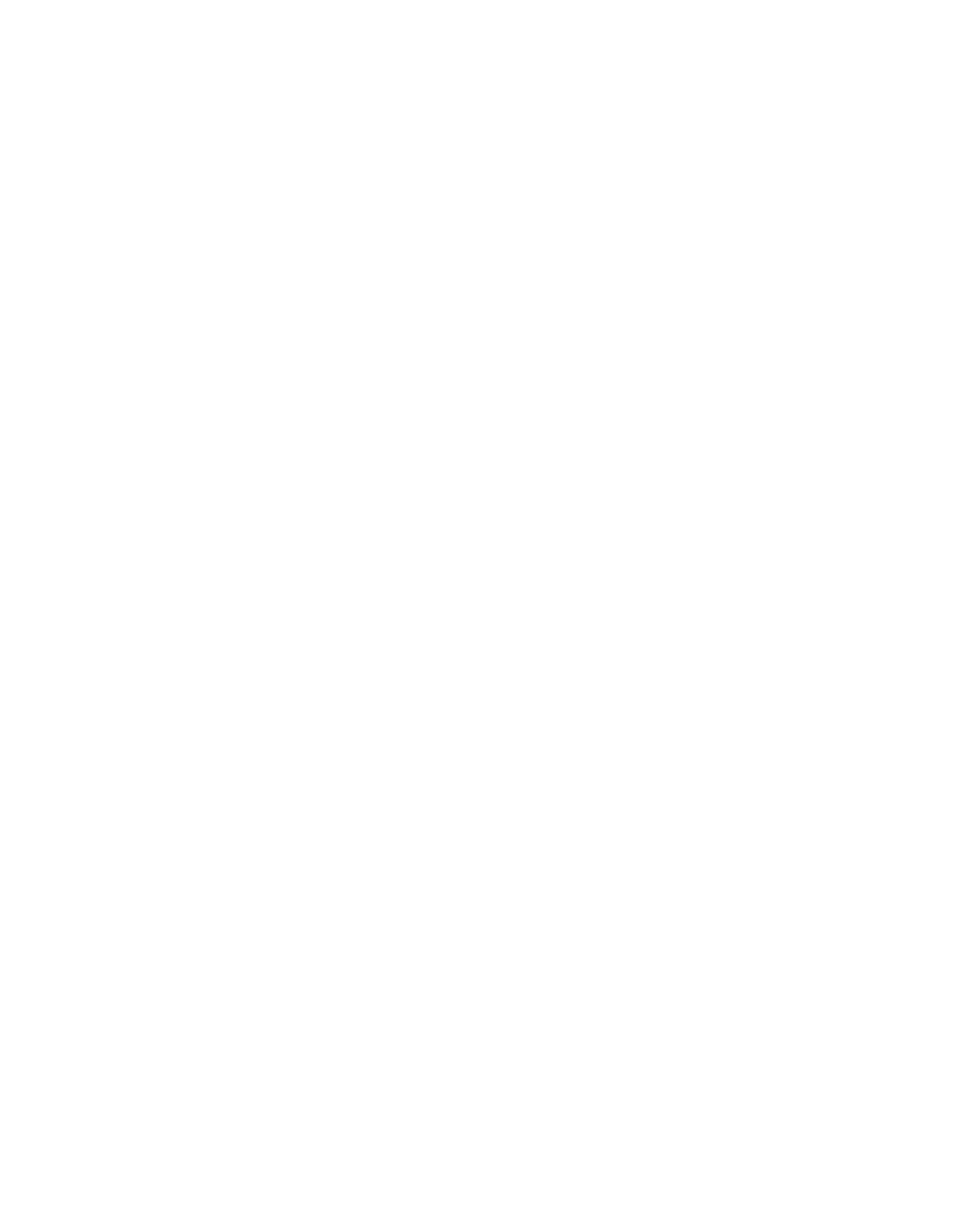## **ENGROSSED SUBSTITUTE HOUSE BILL 1510** \_\_\_\_\_\_\_\_\_\_\_\_\_\_\_\_\_\_\_\_\_\_\_\_\_\_\_\_\_\_\_\_\_\_\_\_\_\_\_\_\_\_\_\_\_\_\_

\_\_\_\_\_\_\_\_\_\_\_\_\_\_\_\_\_\_\_\_\_\_\_\_\_\_\_\_\_\_\_\_\_\_\_\_\_\_\_\_\_\_\_\_\_\_\_

AS RECOMMENDED BY THE CONFERENCE COMMITTEE

Passed Legislature - 1991 Regular Session

**State of Washington 52nd Legislature 1991 Regular Session By** House Committee on Judiciary (originally sponsored by Representatives R. Meyers and Padden). Read first time February 26, 1991.

1 AN ACT Relating to guardianship; amending RCW 11.88.010, 11.88.030, 11.88.040, 11.88.045, 11.88.090, 11.88.095, 11.88.120, 11.88.125, 11.88.140, 11.92.040, 11.92.043, and 11.92.180; and adding a new section to chapter 11.92 RCW.

5 BE IT ENACTED BY THE LEGISLATURE OF THE STATE OF WASHINGTON:

6 **Sec. 1.** RCW 11.88.010 and 1990 c 122 s 2 are each amended to read 7 as follows:

 (1) The superior court of each county shall have power to appoint guardians for the persons and/or estates of incapacitated persons, and guardians for the estates of nonresidents of the state who have property in the county needing care and attention.

12 (a) For purposes of this chapter, a person may be deemed 13 incapacitated as to person when the superior court determines the 14 individual has a significant risk of personal harm based upon a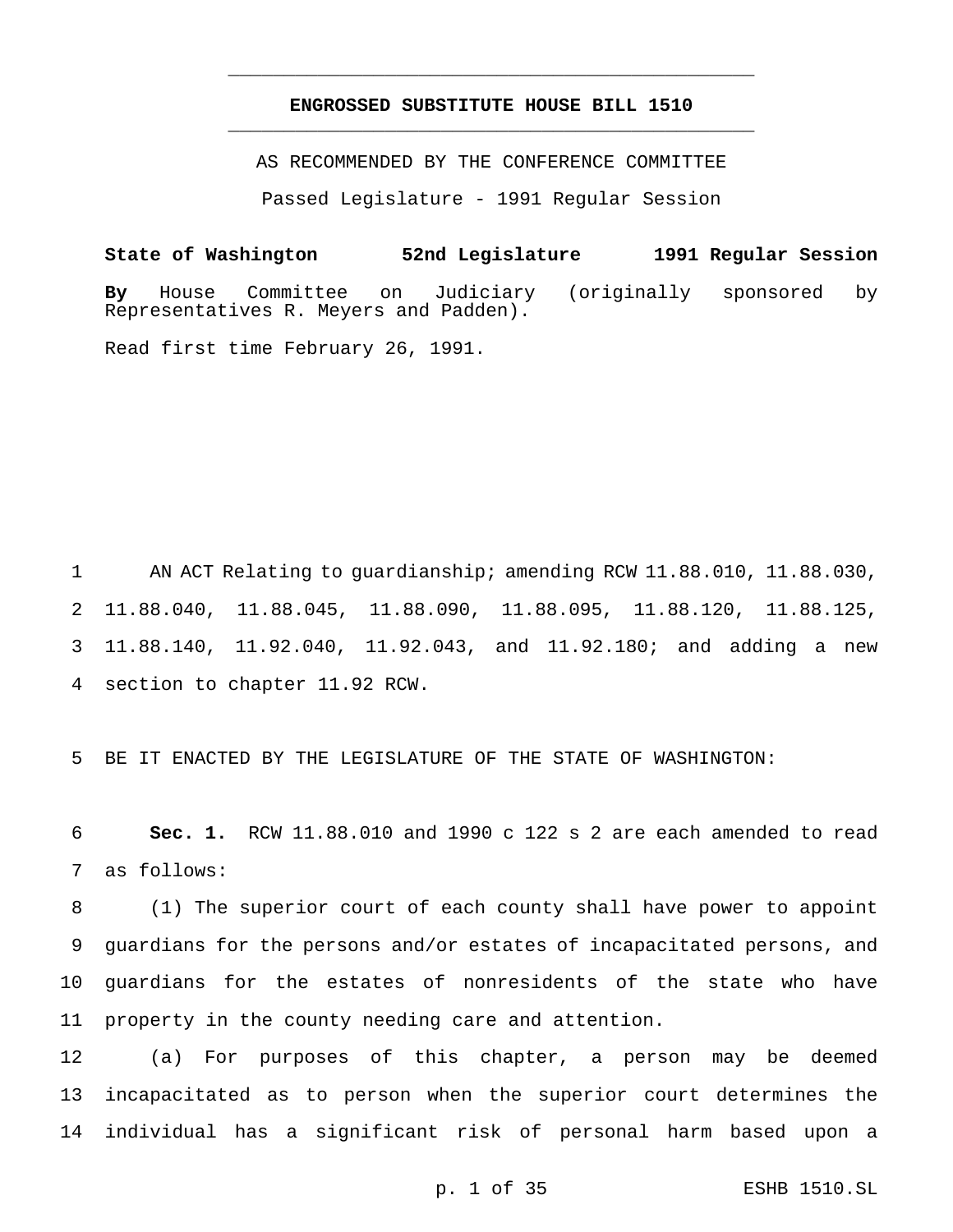demonstrated inability to adequately provide for nutrition, health, housing, or physical safety.

 (b) For purposes of this chapter, a person may be deemed incapacitated as to the person's estate when the superior court determines the individual is at significant risk of financial harm based upon a demonstrated inability to adequately manage property or financial affairs.

 (c) A determination of incapacity is a legal not a medical decision, based upon a demonstration of management insufficiencies over time in the area of person or estate. Age, eccentricity, poverty, or medical diagnosis alone shall not be sufficient to justify a finding of incapacity.

 (d) A person may also be determined incapacitated if he or she is under the age of majority as defined in RCW 26.28.010.

 (e) For purposes of giving informed consent for health care pursuant to RCW 7.70.050 and 7.70.065, an "incompetent" person is any person who is (i) incompetent by reason of mental illness, developmental disability, senility, habitual drunkenness, excessive use of drugs, or other mental incapacity, of either managing his or her property or caring for himself or herself, or both, or (ii) incapacitated as defined in (a), (b), or (d) of this subsection.

 (f) For purposes of the terms "incompetent," "disabled," or "not legally competent," as those terms are used in the Revised Code of Washington to apply to persons incapacitated under this chapter, those terms shall be interpreted to mean "incapacitated" persons for purposes of this chapter.

 (2) The superior court for each county shall have power to appoint limited guardians for the persons and estates, or either thereof, of incapacitated persons, who by reason of their incapacity have need for protection and assistance, but who are capable of managing some of ESHB 1510.SL p. 2 of 35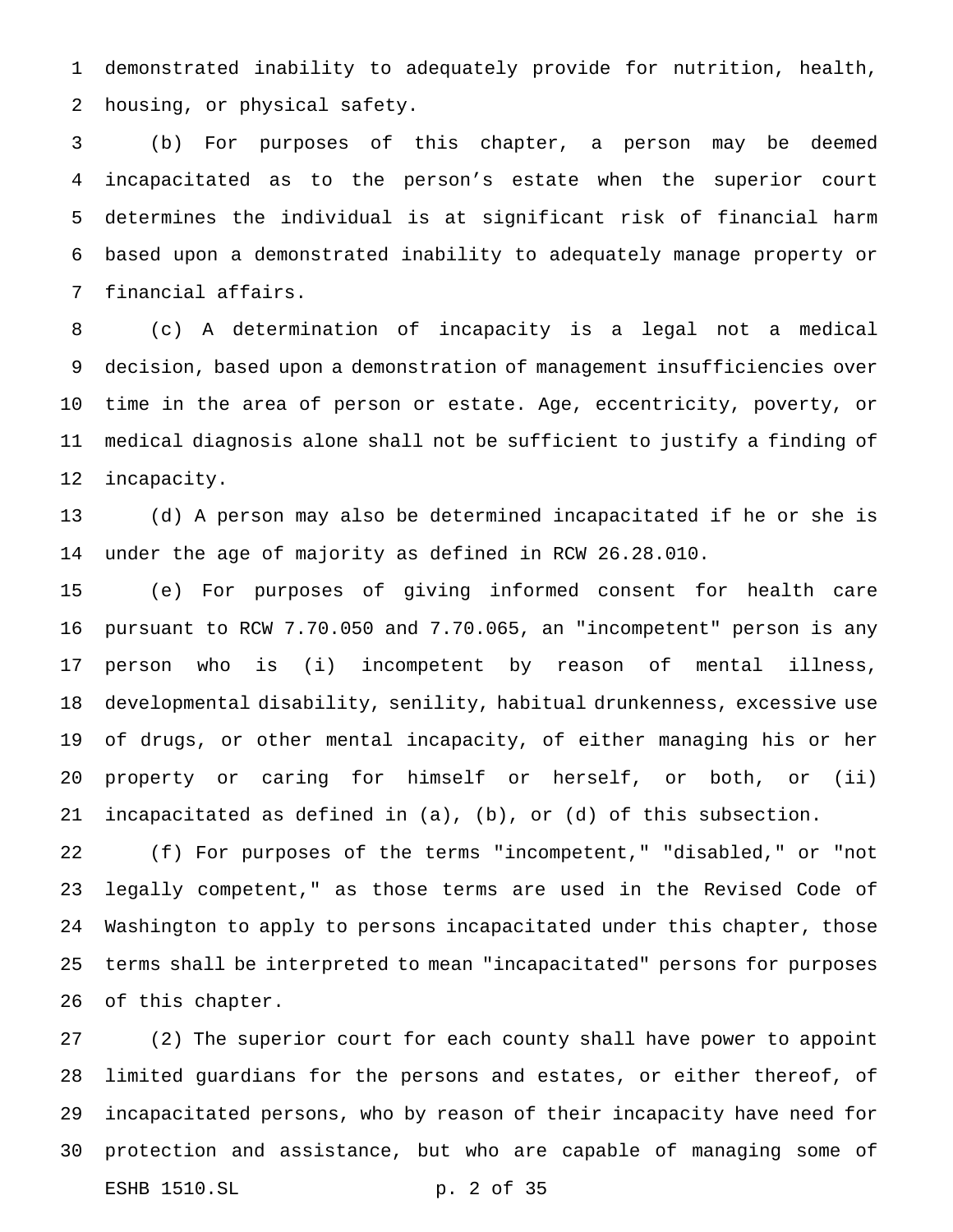their personal and financial affairs. After considering all evidence presented as a result of such investigation, the court shall impose, by order, only such specific limitations and restrictions on an incapacitated person to be placed under a limited guardianship as the court finds necessary for such person's protection and assistance. A person shall not be presumed to be incapacitated nor shall a person lose any legal rights or suffer any legal disabilities as the result of being placed under a limited guardianship, except as to those rights and disabilities specifically set forth in the court order establishing such a limited guardianship. In addition, the court order shall state the period of time for which it shall be applicable.

 (3) Venue for petitions for guardianship or limited guardianship shall lie in the county wherein the alleged incapacitated person is domiciled, or if such person resides in a facility supported in whole or in part by local, state, or federal funding sources, in either the county where the facility is located, the county of domicile prior to residence in the supported facility, or the county where a parent or spouse of the alleged incapacitated person is domiciled.

 If the alleged incapacitated person's residency has changed within one year of the filing of the petition, any interested person may move for a change of venue for any proceedings seeking the appointment of a guardian or a limited guardian under this chapter to the county of the alleged incapacitated person's last place of residence of one year or more. The motion shall be granted when it appears to the court that such venue would be in the best interests of the alleged incapacitated person and would promote more complete consideration of all relevant matters.

 (4) Under RCW 11.94.010, a principal may nominate, by a durable power of attorney, the guardian or limited guardian of his or her estate or person for consideration by the court if guardianship

p. 3 of 35 ESHB 1510.SL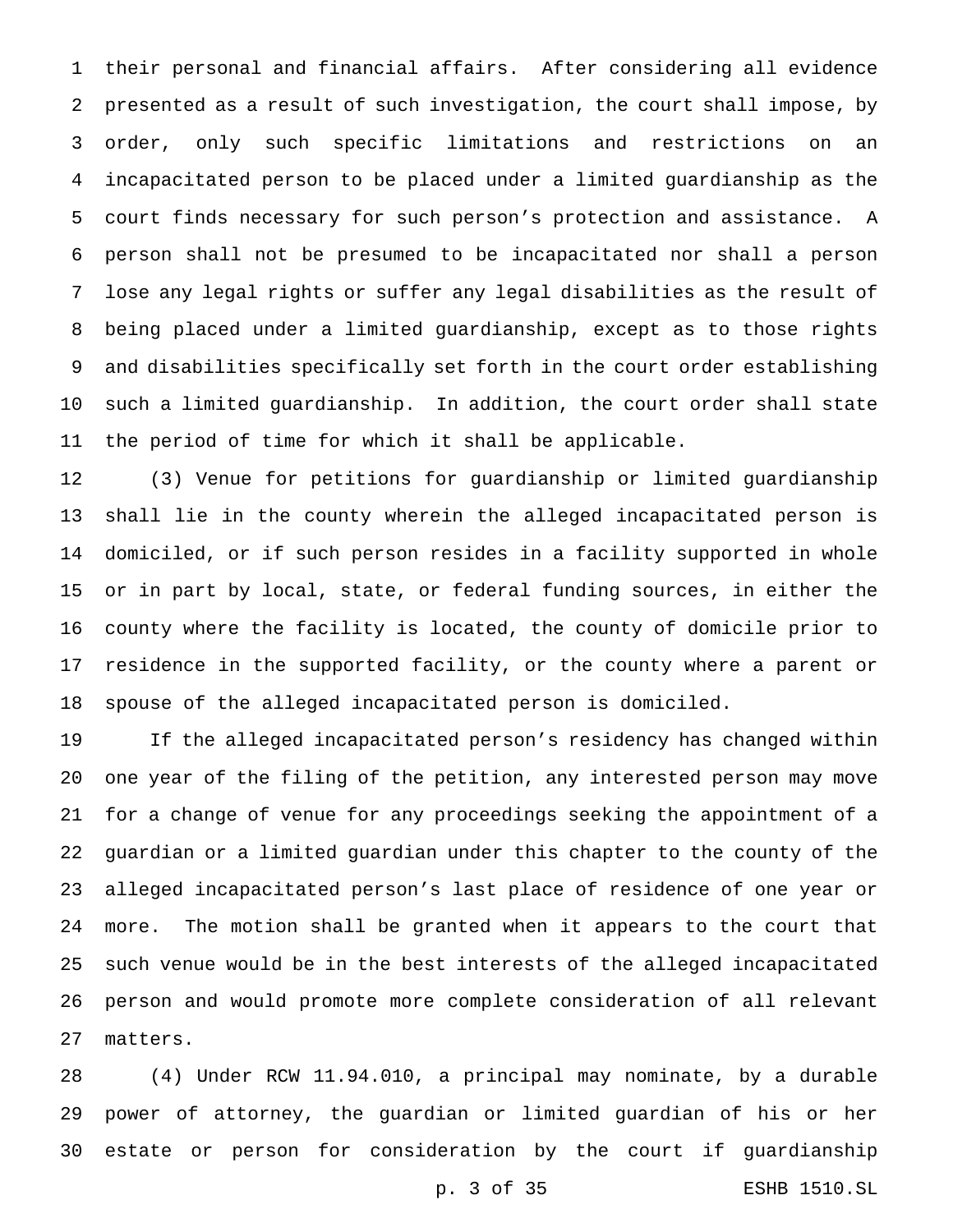proceedings for the principal's person or estate are thereafter commenced. The court shall make its appointment in accordance with the principal's most recent nomination in a durable power of attorney except for good cause or disqualification.

 (5) When a court imposes a full guardianship for an incapacitated person, the person shall be considered incompetent for purposes of rationally exercising the right to vote and shall lose the right to vote, unless the court specifically finds that the person is rationally capable of exercising the franchise. Imposition of a limited 10 guardianship for an incapacitated person ((may)) shall not result in 11 the loss of the right to vote ((when in the courts discretion,)) unless the court determines that the person is incompetent for purposes of rationally exercising the franchise.

 **Sec. 2.** RCW 11.88.030 and 1990 c 122 s 4 are each amended to read as follows:

 (1) Any person or entity may petition for the appointment of a qualified person, trust company, national bank, or nonprofit corporation authorized in RCW 11.88.020 as now or hereafter amended as the guardian or limited guardian of an incapacitated person. No liability for filing a petition for guardianship or limited guardianship shall attach to a petitioner acting in good faith and upon reasonable basis. A petition for guardianship or limited guardianship shall state:

 (a) The name, age, residence, and post office address of the alleged incapacitated person;

 (b) The nature of the alleged incapacity in accordance with RCW 11.88.010;

#### ESHB 1510.SL p. 4 of 35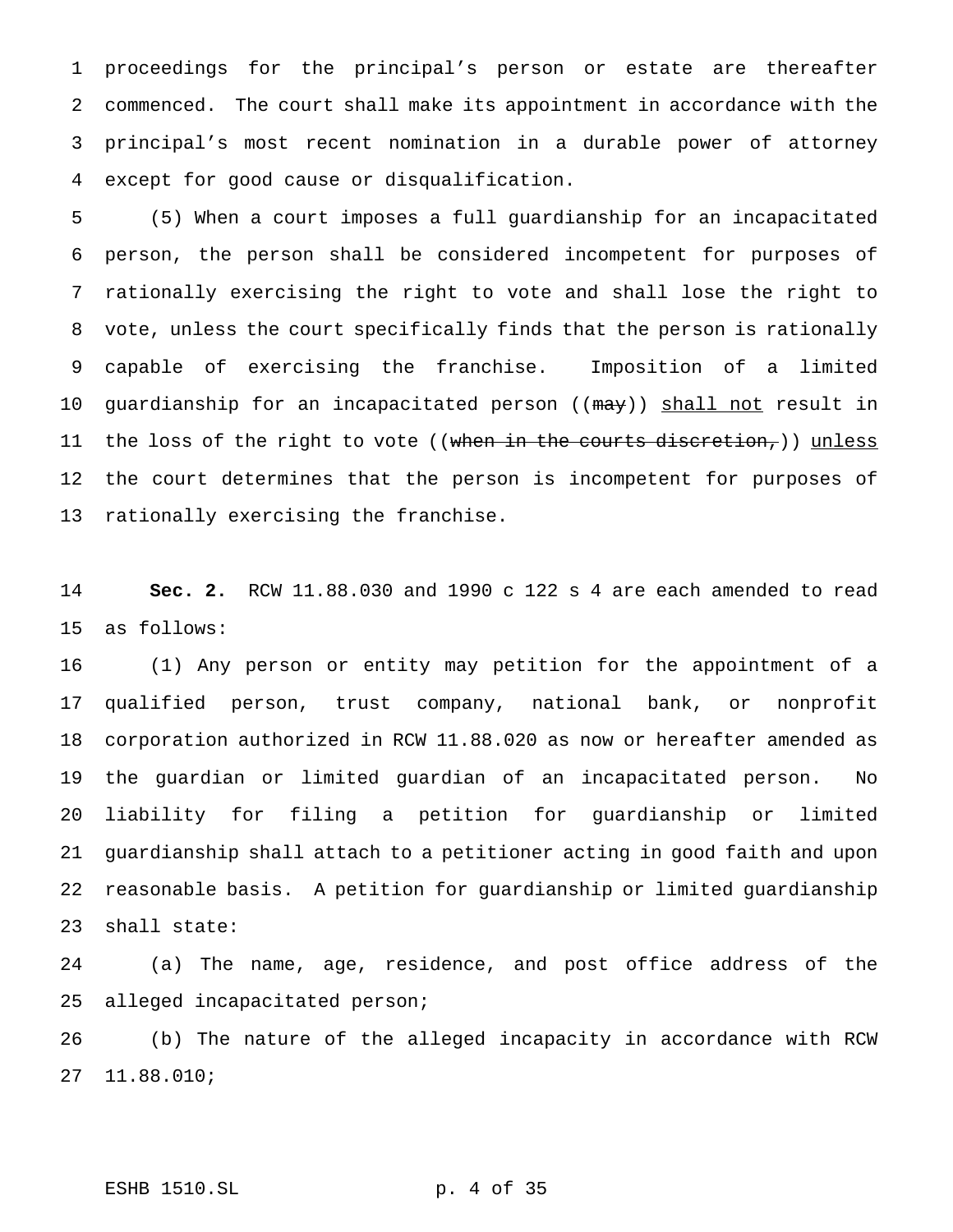(c) The approximate value and description of property, including any compensation, pension, insurance, or allowance, to which the alleged incapacitated person may be entitled;

 (d) Whether there is, in any state, a guardian or limited guardian, or pending guardianship action for the person or estate of the alleged incapacitated person;

 (e) The residence and post office address of the person whom petitioner asks to be appointed guardian or limited guardian;

 (f) The names and addresses, and nature of the relationship, so far as known or can be reasonably ascertained, of the persons most closely related by blood or marriage to the alleged incapacitated person;

 (g) The name and address of the person or facility having the care 13 and custody of the alleged incapacitated person;

 (h) The reason why the appointment of a guardian or limited guardian is sought and the interest of the petitioner in the appointment, and whether the appointment is sought as guardian or limited guardian of the person, the estate, or both, and why no alternative to guardianship is appropriate;

 (i) The nature and degree of the alleged incapacity and the specific areas of protection and assistance requested and the limitation of rights requested to be included in the court's order of appointment;

 (j) The requested term of the limited guardianship to be included 24 in the court's order of appointment;

 (k) Whether the petitioner is proposing a specific individual to act as guardian ad litem and, if so, the individual's knowledge of or relationship to any of the parties, and why the individual is proposed. (2)(a) The attorney general may petition for the appointment of a guardian or limited guardian in any case in which there is cause to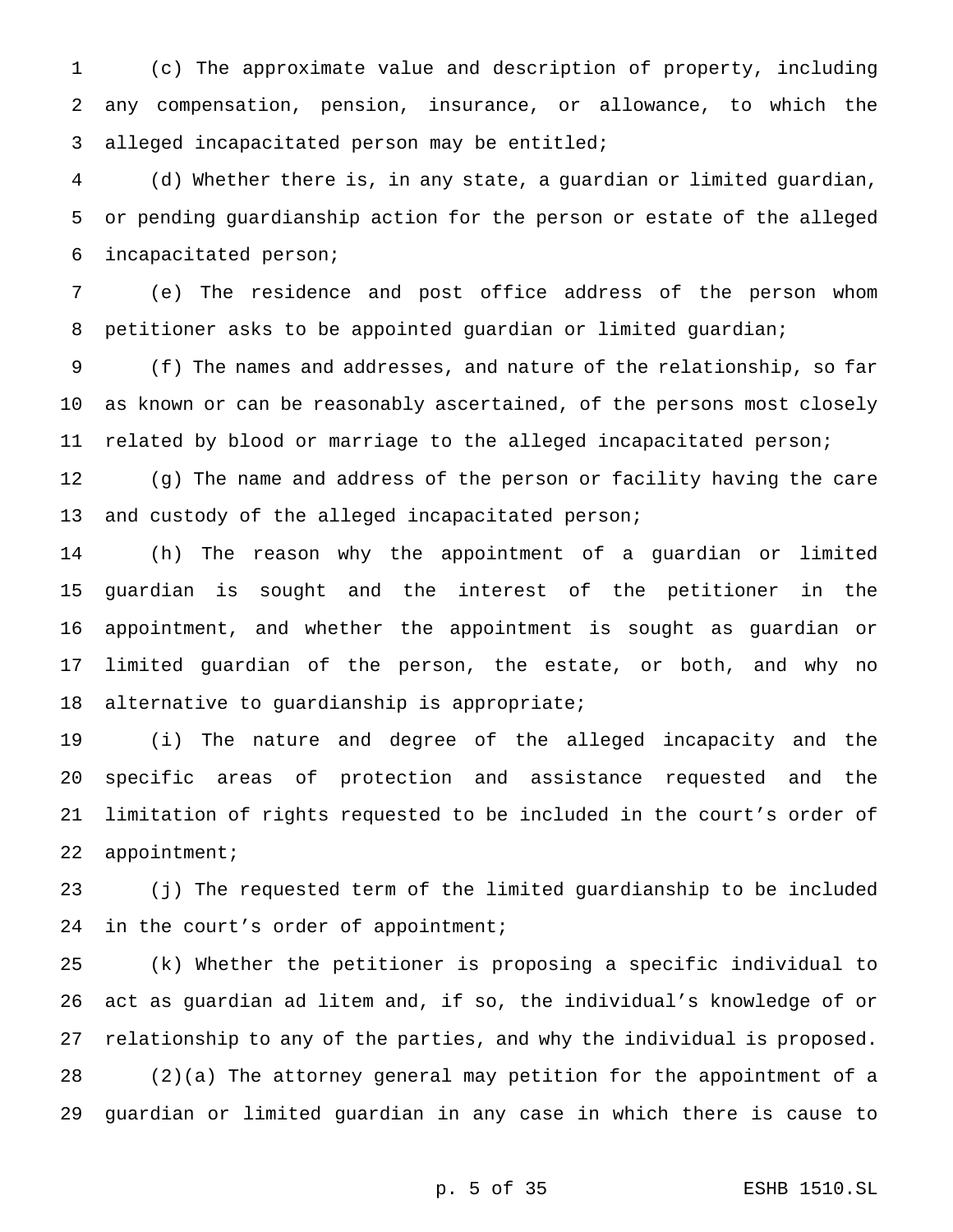believe that a guardianship is necessary and no private party is able and willing to petition.

 (b) Prepayment of a filing fee shall not be required in any guardianship or limited guardianship brought by the attorney general. Payment of the filing fee shall be ordered from the estate of the incapacitated person at the hearing on the merits of the petition, unless in the judgment of the court, such payment would impose a hardship upon the incapacitated person, in which case the filing shall be waived.

 (3) No filing fee shall be charged by the court for filing either a petition for guardianship or a petition for limited guardianship if the petition alleges that the alleged incapacitated person has total assets of a value of less than three thousand dollars.

 (4)(a) Notice that a guardianship proceeding has been commenced 15 shall be personally served upon the alleged incapacitated person and 16 the guardian ad litem along with a copy of the petition for appointment 17 of a guardian. Such notice shall be served not more than ((fifteen)) 18 five days after the petition has been filed.

 (b) Notice under this subsection shall include a clear and easily readable statement of the legal rights of the alleged incapacitated person that could be restricted or transferred to a guardian by a guardianship order as well as the right to counsel of choice and to a jury trial on the issue of incapacity. Such notice shall be in substantially the following form and shall be in capital letters, double-spaced, and in a type size not smaller than ten-point type:

| -26 | IMPORTANT NOTICE |  |
|-----|------------------|--|
|     |                  |  |

PLEASE READ CAREFULLY

ESHB 1510.SL p. 6 of 35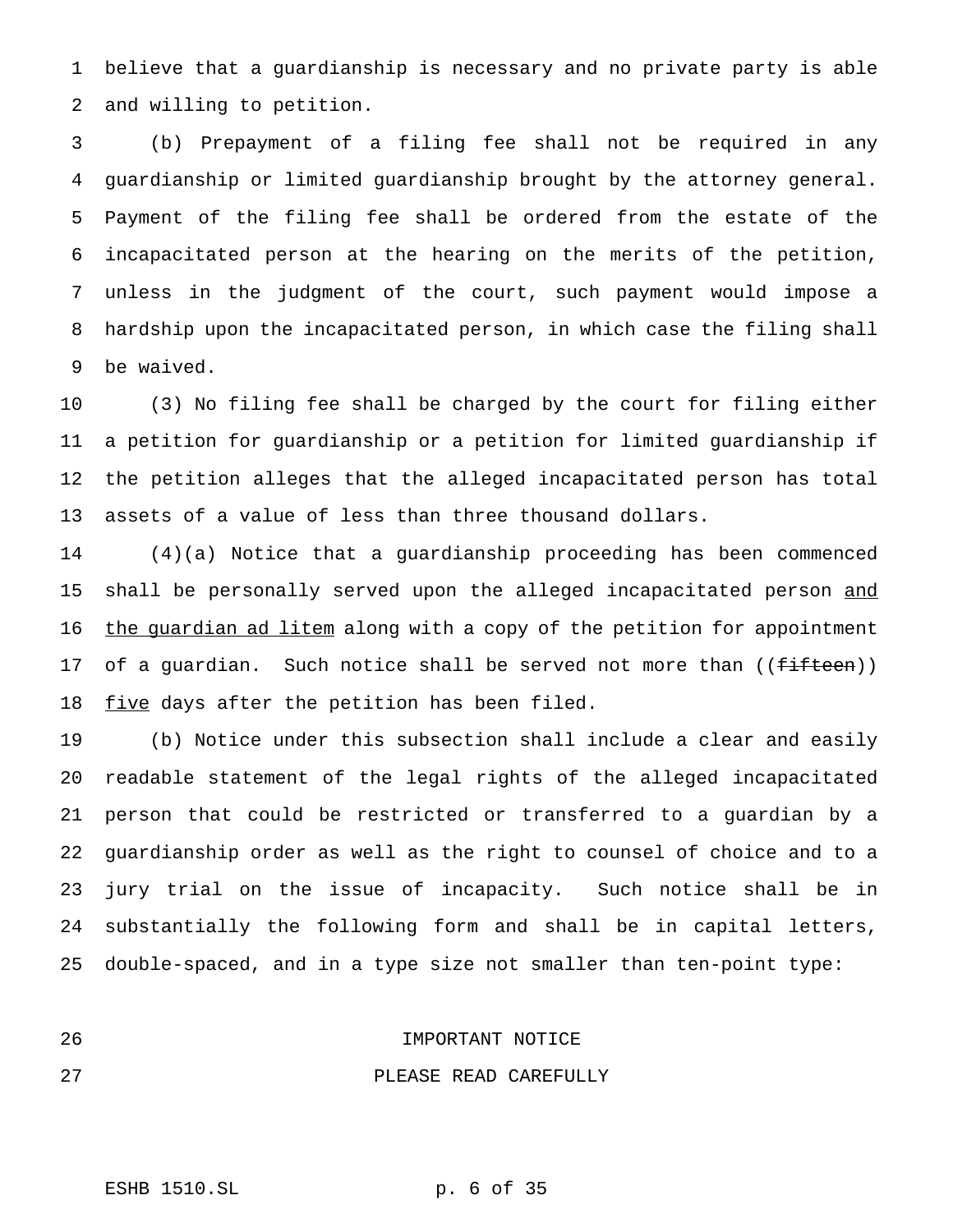A PETITION TO HAVE A GUARDIAN APPOINTED FOR YOU HAS BEEN FILED IN THE 2 ... COUNTY SUPERIOR COURT BY .......... IF A GUARDIAN IS APPOINTED, YOU COULD LOSE ONE OR MORE OF THE FOLLOWING RIGHTS:

(1) TO MARRY OR DIVORCE;

(2) TO VOTE OR HOLD AN ELECTED OFFICE;

- (3) TO ENTER INTO A CONTRACT OR MAKE OR REVOKE A WILL;
- (4) TO APPOINT SOMEONE TO ACT ON YOUR BEHALF;
- (5) TO SUE AND BE SUED OTHER THAN THROUGH A GUARDIAN;
- (6) TO POSSESS A LICENSE TO DRIVE;
- (7) TO BUY, SELL, OWN, MORTGAGE, OR LEASE PROPERTY;
- (8) TO CONSENT TO OR REFUSE MEDICAL TREATMENT;
- (9) TO DECIDE WHO SHALL PROVIDE CARE AND ASSISTANCE;
- (10) TO MAKE DECISIONS REGARDING SOCIAL ASPECTS OF YOUR LIFE.

UNDER THE LAW, YOU HAVE CERTAIN RIGHTS.

 YOU HAVE THE RIGHT TO BE REPRESENTED BY A LAWYER OF YOUR OWN CHOOSING. THE COURT WILL APPOINT A LAWYER TO REPRESENT YOU IF YOU ARE UNABLE TO PAY OR PAYMENT WOULD RESULT IN A SUBSTANTIAL HARDSHIP TO YOU.

 YOU HAVE THE RIGHT TO ASK FOR A JURY TO DECIDE WHETHER OR NOT YOU NEED A GUARDIAN TO HELP YOU.

 YOU HAVE THE RIGHT TO BE PRESENT IN COURT WHEN THE HEARING IS HELD TO DECIDE WHETHER OR NOT YOU NEED A GUARDIAN.

 (5) All petitions filed under the provisions of this section shall 23 be heard within ((forty-five)) sixty days unless an extension of time 24 is requested by a party within such ((forty-five)) sixty day period and

p. 7 of 35 ESHB 1510.SL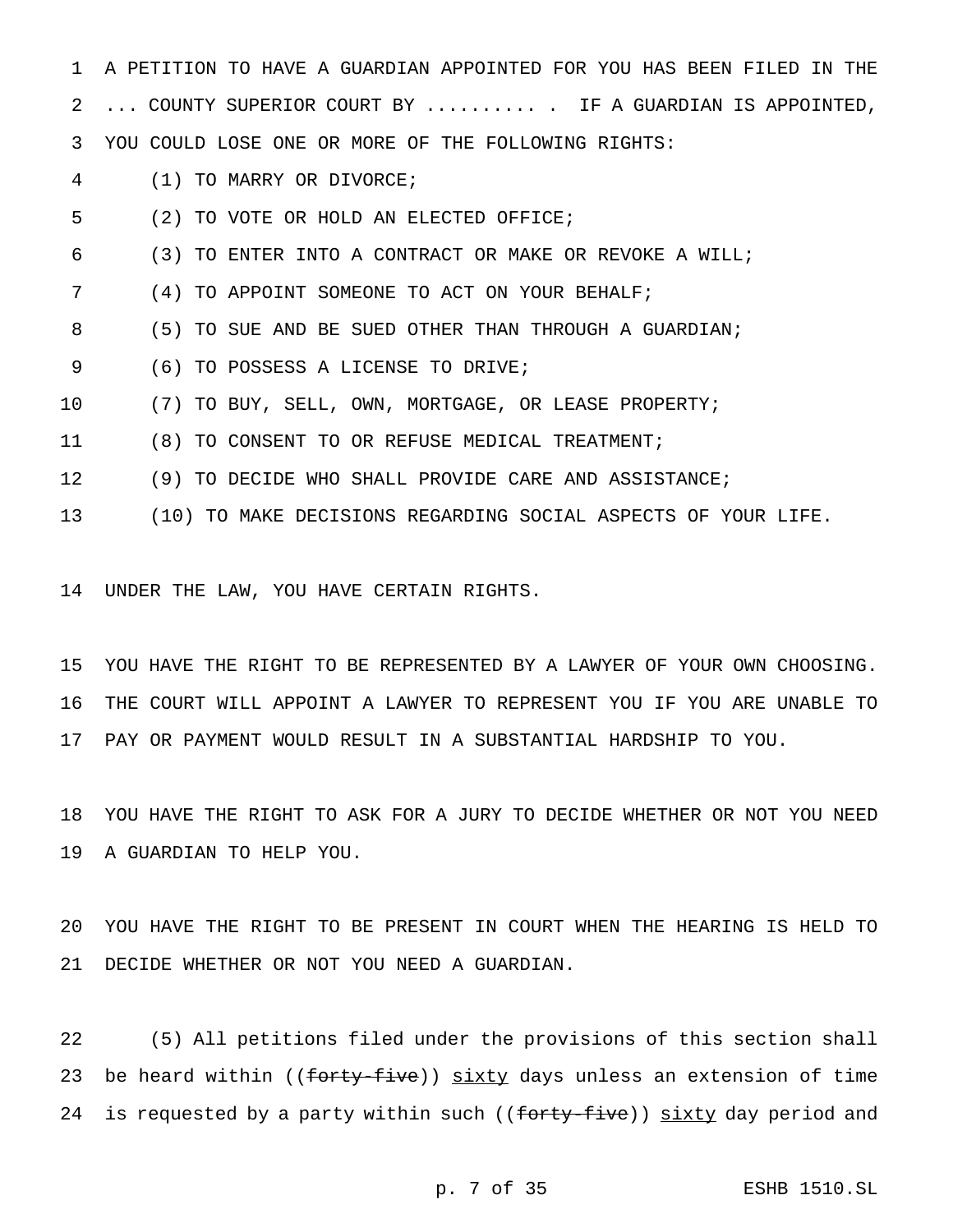granted for good cause shown. If an extension is granted, the court shall set a new hearing date.

 **Sec. 3.** RCW 11.88.040 and 1990 c 122 s 5 are each amended to read as follows:

 Before appointing a guardian or a limited guardian, notice of a hearing, to be held not less than ten days after service thereof, shall 7 be ((given)) served personally to the alleged incapacitated person, if 8 over fourteen years of age, and served upon the guardian ad litem.

 Before appointing a guardian or a limited guardian, notice of a hearing, to be held not less than ten days after service thereof, shall be given by registered or certified mail requesting a return receipt signed by the addressee or an agent appointed by the addressee, or by personal service in the manner provided for services of summons, to the following:

 (1) The alleged incapacitated person, or minor, if under fourteen years of age;

 (2) A parent, if the alleged incapacitated person is a minor, all known children not residing with a notified person, and the spouse of the alleged incapacitated person if any;

 (3) Any other person who has been appointed as guardian or limited guardian, or the person with whom the alleged incapacitated person resides. No notice need be given to those persons named in subsections (2) and (3) of this section if they have signed the petition for the appointment of the guardian or limited guardian or have waived notice of the hearing.

 (4) If the petition is by a parent asking for appointment as guardian or limited guardian of a minor child under the age of fourteen years, or if the petition is accompanied by the written consent of a minor of the age of fourteen years or upward, who consents to the ESHB 1510.SL p. 8 of 35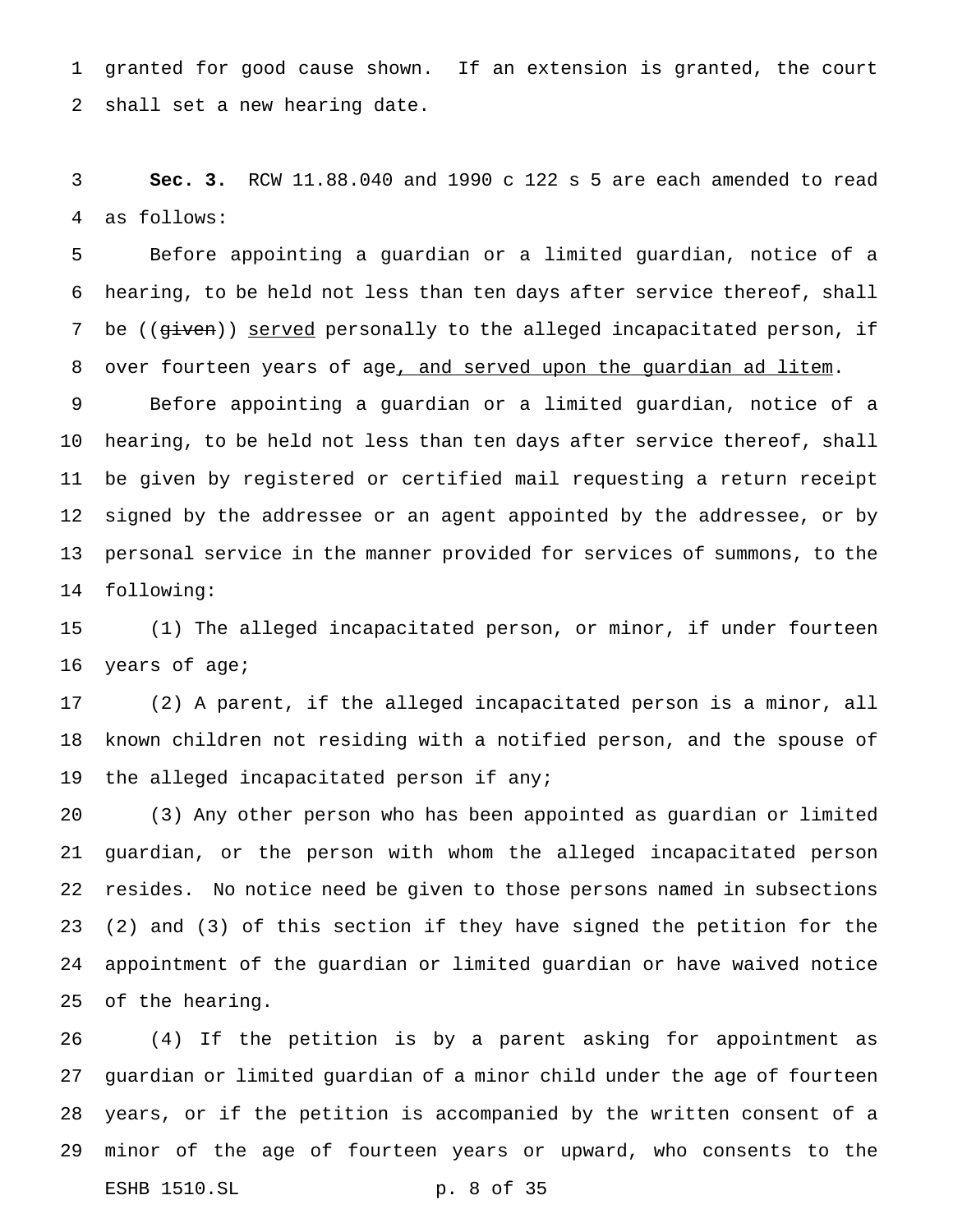appointment of the guardian or limited guardian asked for, or if the petition is by a nonresident guardian of any minor or incapacitated person, then the court may appoint the guardian without notice of the hearing. The court for good cause may reduce the number of days of notice, but in every case, at least three days notice shall be given. The alleged incapacitated person shall be present in court at the final hearing on the petition: PROVIDED, That this requirement may be waived at the discretion of the court for good cause other than mere inconvenience shown in the report to be provided by the guardian ad litem pursuant to RCW 11.88.090 as now or hereafter amended, or if no guardian ad litem is required to be appointed pursuant to RCW 11.88.090, as now or hereafter amended, at the discretion of the court for good cause shown by a party. Alternatively, the court may remove itself to the place of residence of the alleged incapacitated person

 and conduct the final hearing in the presence of the alleged incapacitated person. Final hearings on the petition may be held in closed court without admittance of any person other than those necessary to the action or proceeding.

 If presence of the alleged incapacitated person is waived and the court does not remove itself to the place of residence of such person, the guardian ad litem shall appear in person at the final hearing on the petition.

 **Sec. 4.** RCW 11.88.045 and 1990 c 122 s 6 are each amended to read as follows:

 (1)(a) Alleged incapacitated individuals shall have the right to be represented by counsel at any stage in guardianship proceedings. The court shall provide counsel to represent any alleged incapacitated person at public expense when either: (i) The individual is unable to afford counsel, or (ii) the expense of counsel would result in p. 9 of 35 ESHB 1510.SL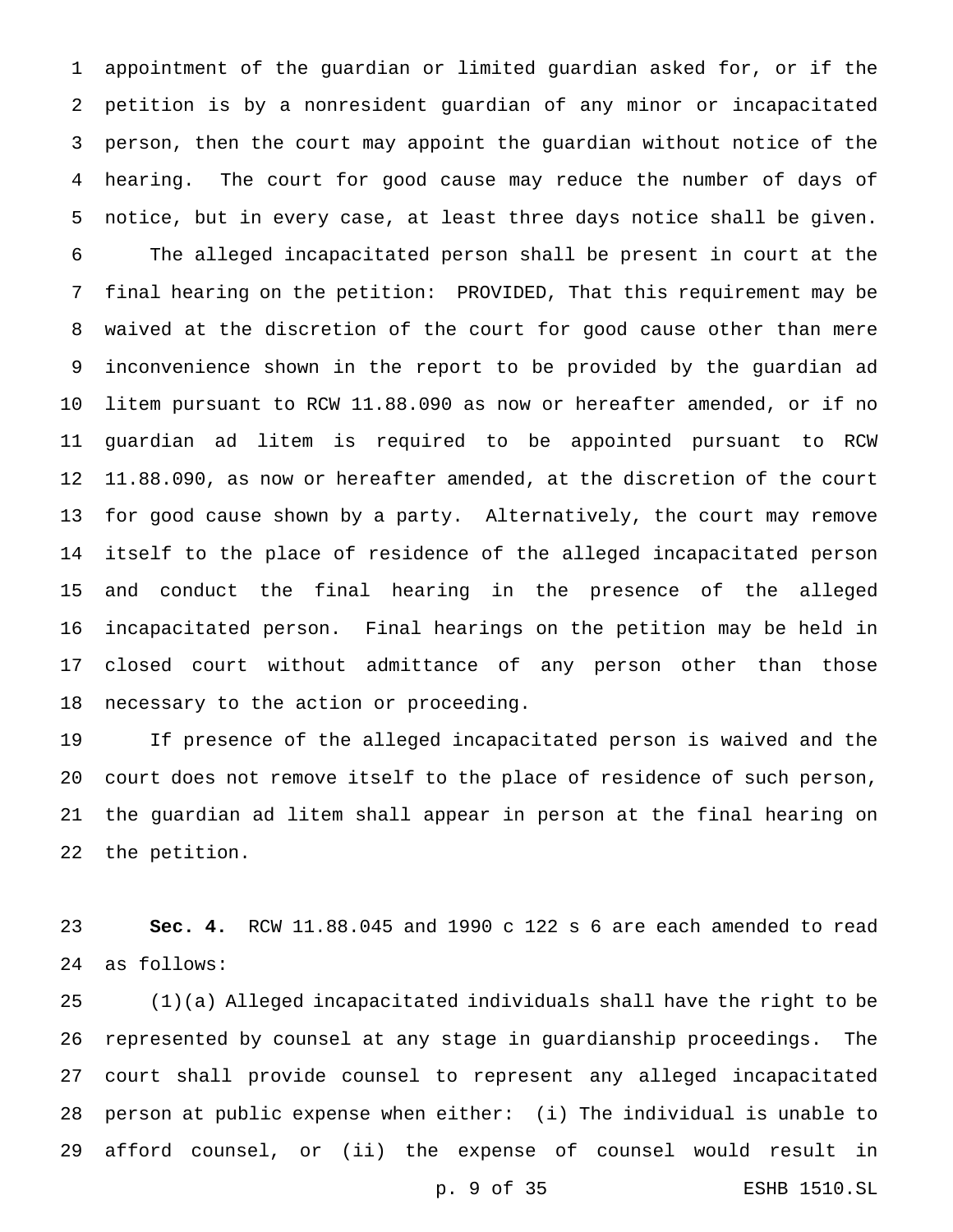substantial hardship to the individual, or (iii) the individual does not have practical access to funds with which to pay counsel. If the individual can afford counsel but lacks practical access to funds, the court shall provide counsel and may impose a reimbursement requirement as part of a final order. When, in the opinion of the court, the rights and interests of an alleged or adjudicated incapacitated person cannot otherwise be adequately protected and represented, the court on its own motion shall appoint an attorney at any time to represent such person. Counsel shall be provided as soon as practicable after a petition is filed and long enough before any final hearing to allow adequate time for consultation and preparation. Absent a convincing showing in the record to the contrary, a period of less than three weeks shall be presumed by a reviewing court to be inadequate time for consultation and preparation.

 (b) Counsel for an alleged incapacitated individual shall act as an advocate for the client and shall not substitute counsel's own judgment for that of the client on the subject of what may be in the client's best interests. Counsel's role shall be distinct from that of the guardian ad litem, who is expected to promote the best interest of the alleged incapacitated individual, rather than the alleged incapacitated individual's expressed preferences.

 (c) If an alleged incapacitated person is represented by counsel and does not communicate with counsel, counsel may ask the court for leave to withdraw for that reason. If satisfied, after affording the alleged incapacitated person an opportunity for a hearing, that the request is justified, the court may grant the request and allow the case to proceed with the alleged incapacitated person unrepresented.

 (2) During the pendency of any guardianship, any attorney purporting to represent a person alleged or adjudicated to be 30 incapacitated( $(\tau)$ ) shall ((enter a notice of appearance for ESHB 1510.SL p. 10 of 35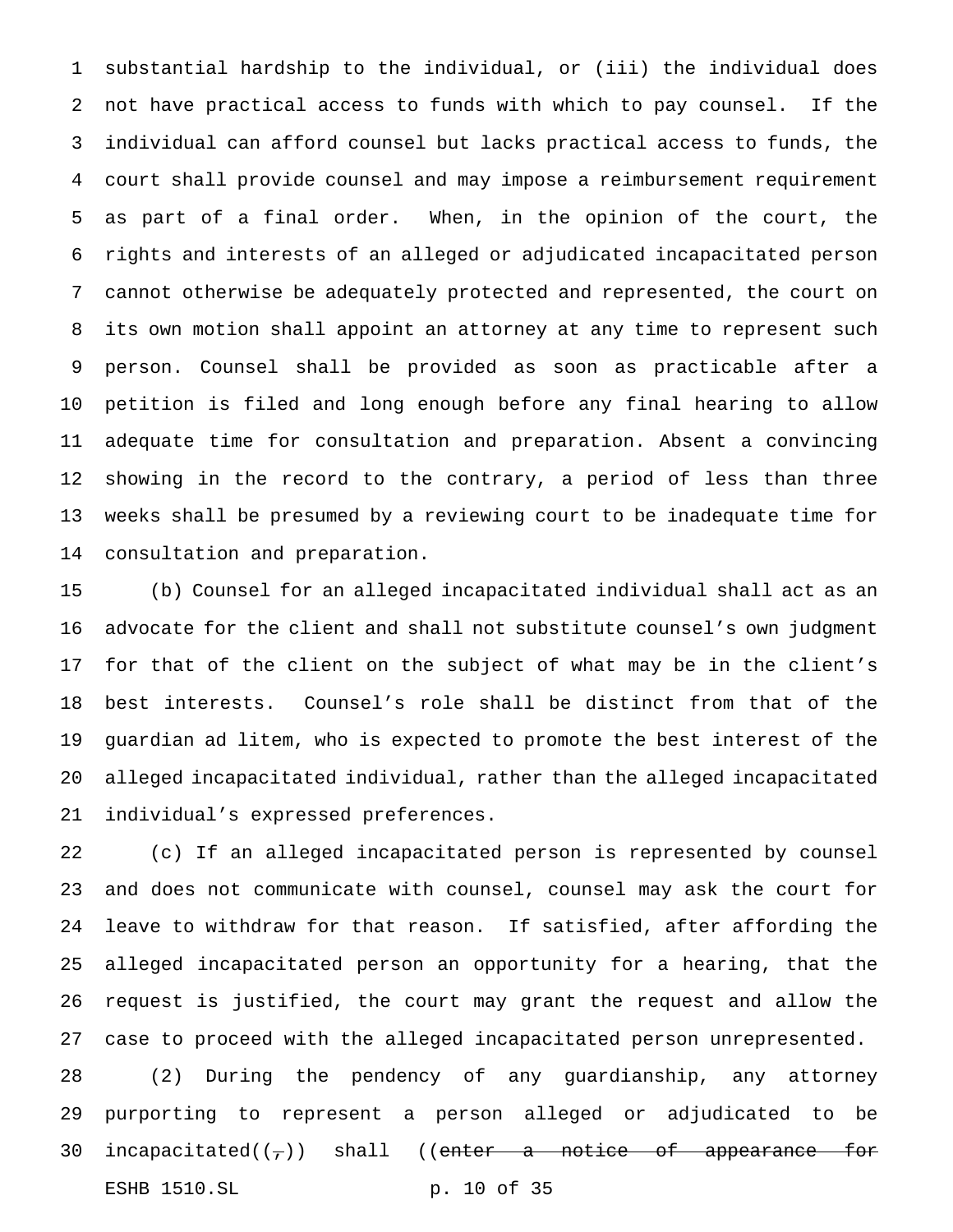1 appointment)) petition to be appointed to represent the incapacitated or alleged incapacitated person. Fees for representation described in this section shall be subject to approval by the court pursuant to the provisions of RCW 11.92.180.

 (3) The alleged incapacitated person is further entitled upon request to a jury trial on the issues of his or her alleged incapacity. The standard of proof to be applied in a contested case, whether before a jury or the court, shall be that of clear, cogent, and convincing evidence.

 (4) In all proceedings for appointment of a guardian or limited guardian, the court must be presented with a written report from a 12 physician licensed to practice under chapter 18.71 or 18.57 RCW or 13 licensed or certified psychologist selected by the guardian ad litem. The physician or psychologist shall have personally examined and interviewed the alleged incapacitated person within thirty days of the report to the court and shall have expertise in the type of disorder or incapacity the alleged incapacitated person is believed to have. The report shall contain the following information and shall be set forth in substantially the following format:

 (a) The name and address of the examining physician or psychologist;

 (b) The education and experience of the physician or psychologist pertinent to the case;

24 (c) The dates of examinations of the alleged incapacitated person; (d) A summary of the relevant medical, functional, neurological, psychological, or psychiatric history of the alleged incapacitated person as known to the examining physician or psychologist;

 (e) The findings of the examining physician or psychologist as to the condition of the alleged incapacitated person;

(f) Current medications;

p. 11 of 35 ESHB 1510.SL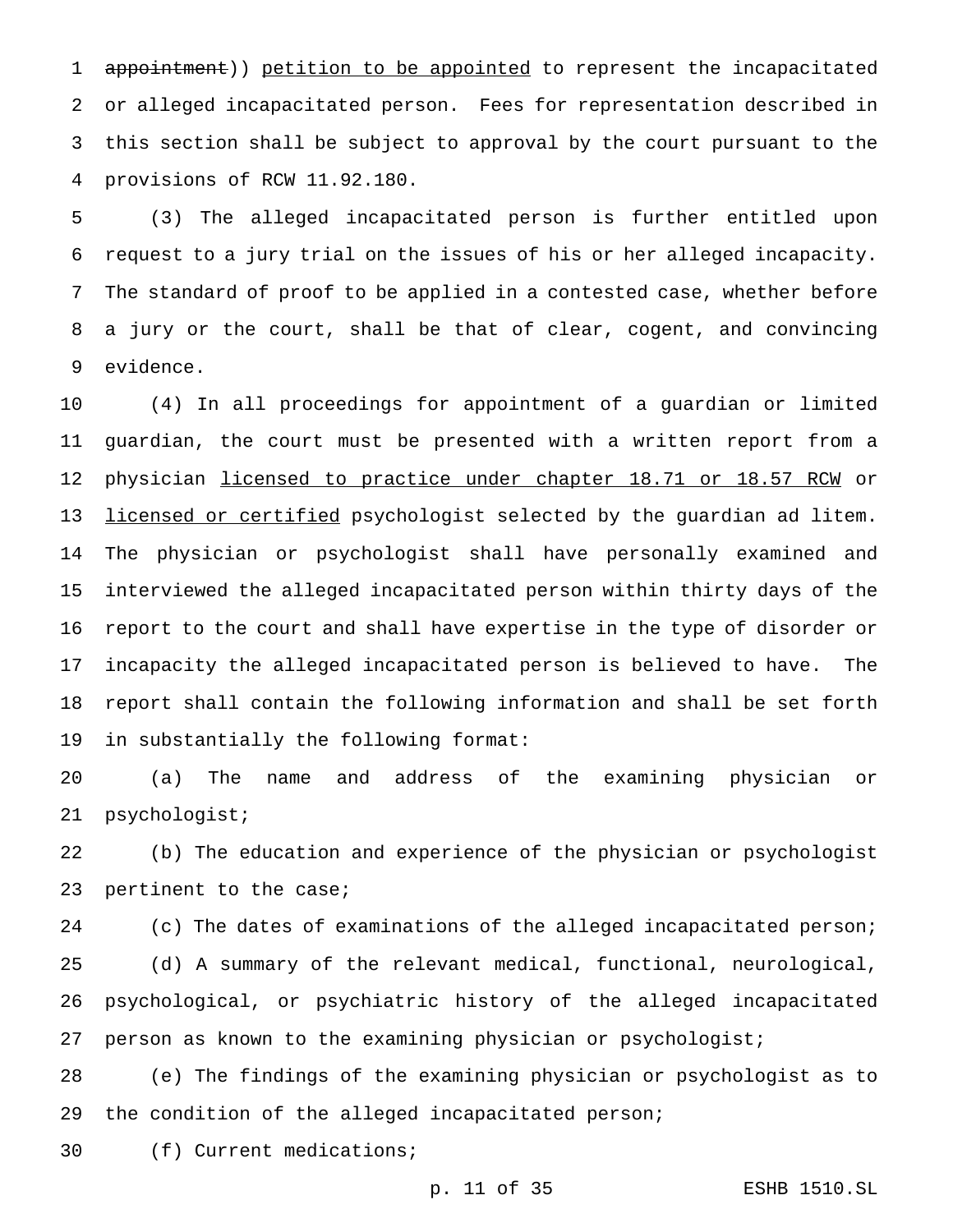(g) The effect of current medications on the alleged incapacitated person's ability to understand or participate in guardianship proceedings;

 (h) Opinions on the specific assistance the alleged incapacitated person needs;

 (i) Identification of persons with whom the physician or psychologist has met or spoken regarding the alleged incapacitated person.

 The court shall not enter an order appointing a guardian or limited guardian until a medical or psychological report meeting the above requirements is filed.

 **Sec. 5.** RCW 11.88.090 and 1990 c 122 s 8 are each amended to read as follows:

 (1) Nothing contained in RCW 11.88.080 through 11.88.120, 11.92.010 through 11.92.040, 11.92.060 through 11.92.120, 11.92.170, and 11.92.180, as now or hereafter amended, shall affect or impair the power of any court to appoint a guardian ad litem to defend the interests of any incapacitated person interested in any suit or matter pending therein, or to commence and prosecute any suit in his behalf. (2) Upon receipt of a petition for appointment of guardian or limited guardian, except as provided herein, the court shall appoint a guardian ad litem to represent the best interests of the alleged incapacitated person, who shall be a person found or known by the court to

 (a) be free of influence from anyone interested in the result of 26 the proceeding;

 (b) have the requisite knowledge, training, or expertise to perform the duties required by this section.

## ESHB 1510.SL p. 12 of 35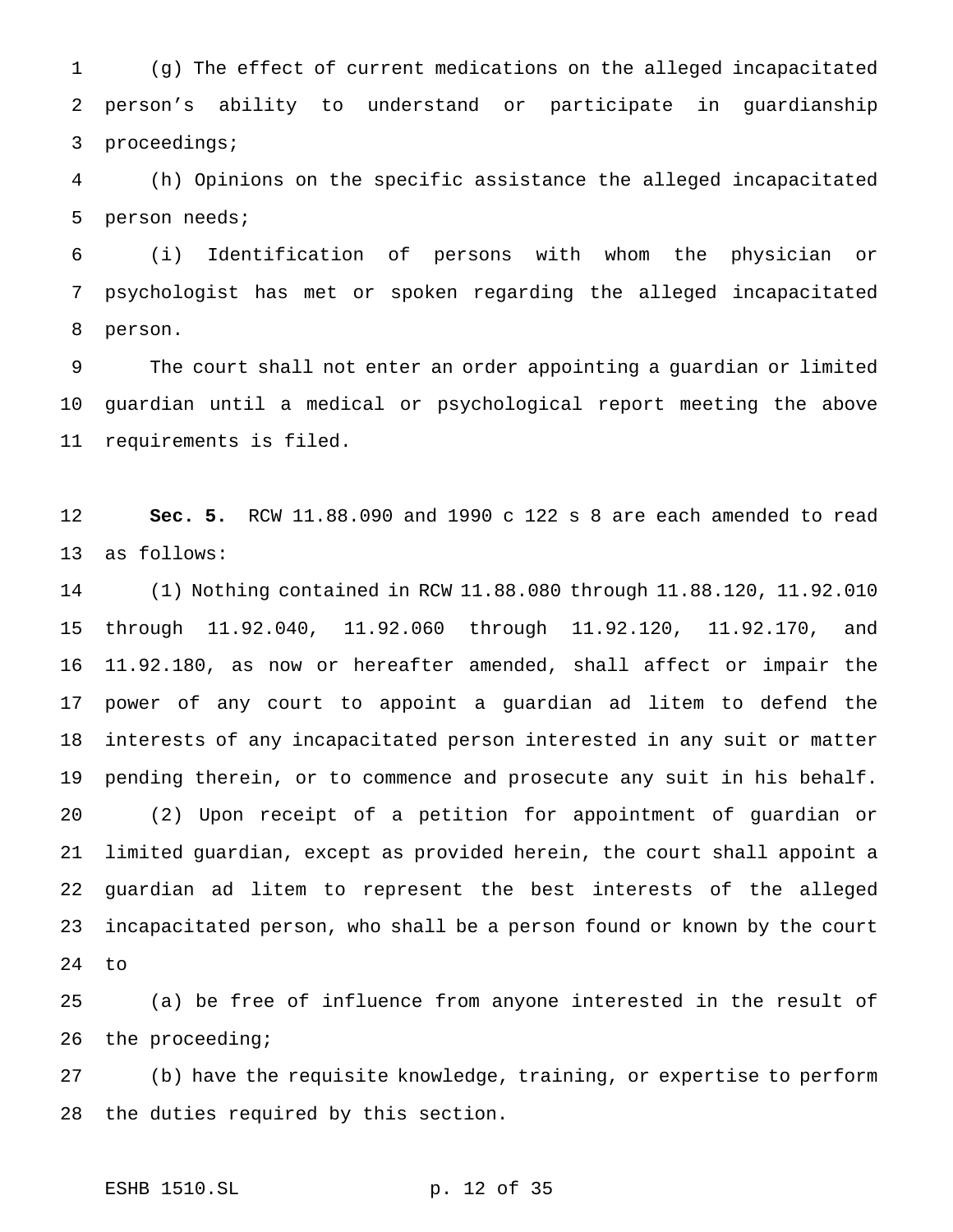No guardian ad litem need be appointed when a parent is petitioning for a guardian or a limited guardian to be appointed for his or her minor child and the minority of the child, as defined by RCW 11.92.010, is the sole basis of the petition. The order appointing the guardian ad litem shall recite the duties set forth in subsection (5) of this section. The appointment of a guardian ad litem shall have no effect on the legal competency of the alleged incapacitated person and shall not overcome the presumption of competency or full legal and civil rights of the alleged incapacitated person.

 (3)(a) The superior court of each county shall develop by September 1, 1991, a registry of persons who are willing and qualified to serve as guardians ad litem in guardianship matters. The court shall choose as guardians ad litem only persons whose names appear on the registry, except in extraordinary circumstances.

(b) To be eligible for the registry a person shall:

 (i) Present a written statement of qualifications describing the person's knowledge, training, and experience in each of the following: Needs of impaired elderly people, physical disabilities, mental illness, developmental disabilities, and other areas relevant to the needs of incapacitated persons, legal procedure, and the requirements 21 of ((chapter[s])) chapters 11.88 and 11.92 RCW; and

22 (ii) Complete a training program ((approved)) adopted by the court, 23 or, in the absence of a locally adopted program, a candidate for 24 inclusion upon the registry shall have completed a model training program as described in (d) of this subsection.

 (c) The superior court of each county shall approve training programs designed to:

 (i) Train otherwise qualified human service professionals in those aspects of legal procedure and the requirements of chapters 11.88 and 11.92 RCW with which a guardian ad litem should be familiar;

p. 13 of 35 ESHB 1510.SL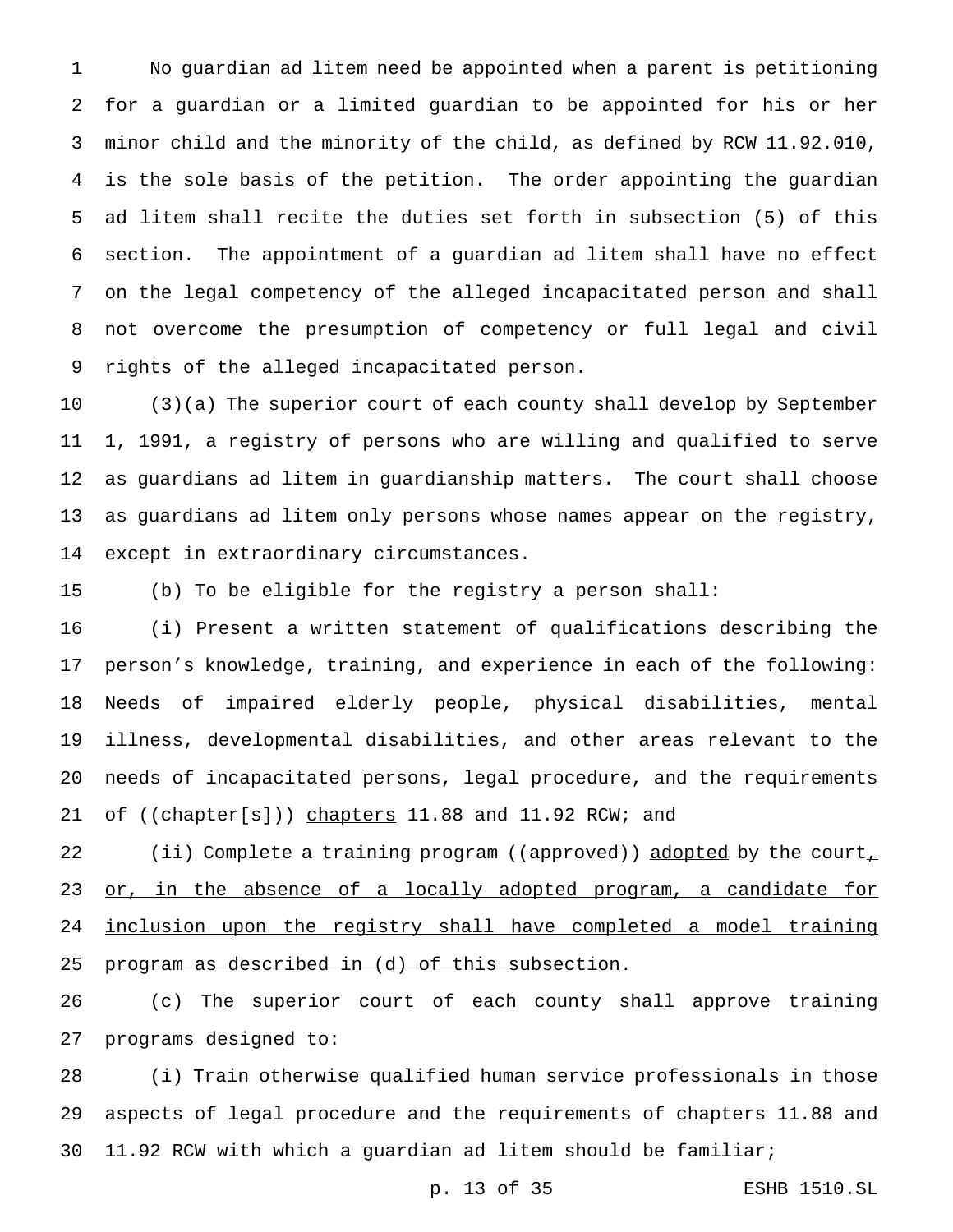(ii) Train otherwise qualified legal professionals in those aspects of medicine, social welfare, and social service delivery systems with which a guardian ad litem should be familiar.

4 (d) The superior court of each county ((shall)) may approve a guardian ad litem training program on or before June 1, 1991. The department of social and health services, aging and adult services administration, shall convene an advisory group to develop a model guardian ad litem training program. The advisory group shall consist of representatives from consumer, advocacy, and professional groups knowledgeable in developmental disabilities, neurological impairment, physical disabilities, mental illness, aging, legal, court administration, and other interested parties.

13 (e) Any superior court that has ((<del>failed to adopt</del>)) <u>not adopted</u> a 14 guardian ad litem training program by September 1, ((<del>1992</del>)) 1991, shall 15 ((use the)) require utilization of a model program developed by the 16 advisory group ((<del>convened by the department of social and health</del> services, aging and adult services administration)) as described in (d) 18 of this subsection, to assure that candidates applying for registration as a qualified guardian ad litem shall have satisfactorily completed training to attain these essential minimum qualifications to act as guardian ad litem.

 (4) The guardian ad litem's written statement of qualifications required by RCW 11.88.090(3)(b)(i) shall be made part of the record in each matter in which the person is appointed guardian ad litem.

 (5) The guardian ad litem appointed pursuant to this section shall have the following duties:

 (a) To meet and consult with the alleged incapacitated person as soon as practicable following appointment and explain, in language which such person can reasonably be expected to understand, the substance of the petition, the nature of the resultant proceedings, the ESHB 1510.SL p. 14 of 35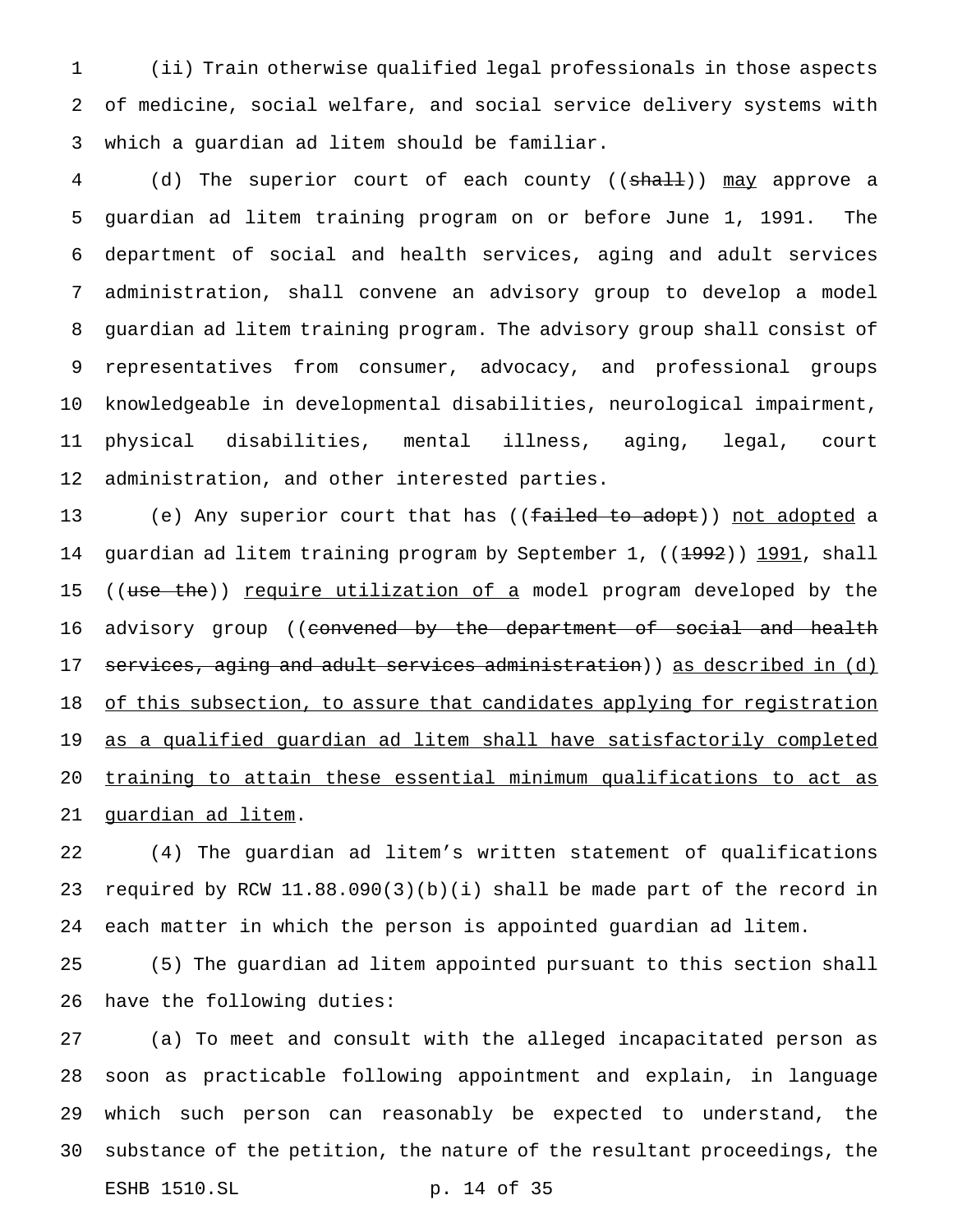person's right to contest the petition, the identification of the proposed guardian or limited guardian, the right to a jury trial on the issue of his or her alleged incapacity, the right to independent legal counsel as provided by RCW 11.88.045, and the right to be present in court at the hearing on the petition;

 (b) To obtain a written report according to RCW 11.88.045; and such other written or oral reports from other qualified professionals as are necessary to permit the guardian ad litem to complete the report required by this section;

 (c) To meet with the person whose appointment is sought as guardian or limited guardian and ascertain:

 (i) The proposed guardian's knowledge of the duties, requirements, 13 and limitations of a guardian; and

 (ii) The steps the proposed guardian intends to take or has taken 15 to identify and meet the needs of the alleged incapacitated person;  $\oint$  To consult as necessary to complete the investigation and report required by this section with those known relatives, friends, or other persons the guardian ad litem determines have had a significant, 19 continuing interest in the welfare of the alleged incapacitated person; (e) To provide the court with a written report which shall include the following:

 (i) A description of the nature, cause, and degree of incapacity, 23 and the basis upon which this judgment was made;

 (ii) A description of the needs of the incapacitated person for care and treatment, the probable residential requirements of the alleged incapacitated person and the basis upon which these findings were made;

 (iii) An evaluation of the appropriateness of the guardian or limited guardian whose appointment is sought and a description of the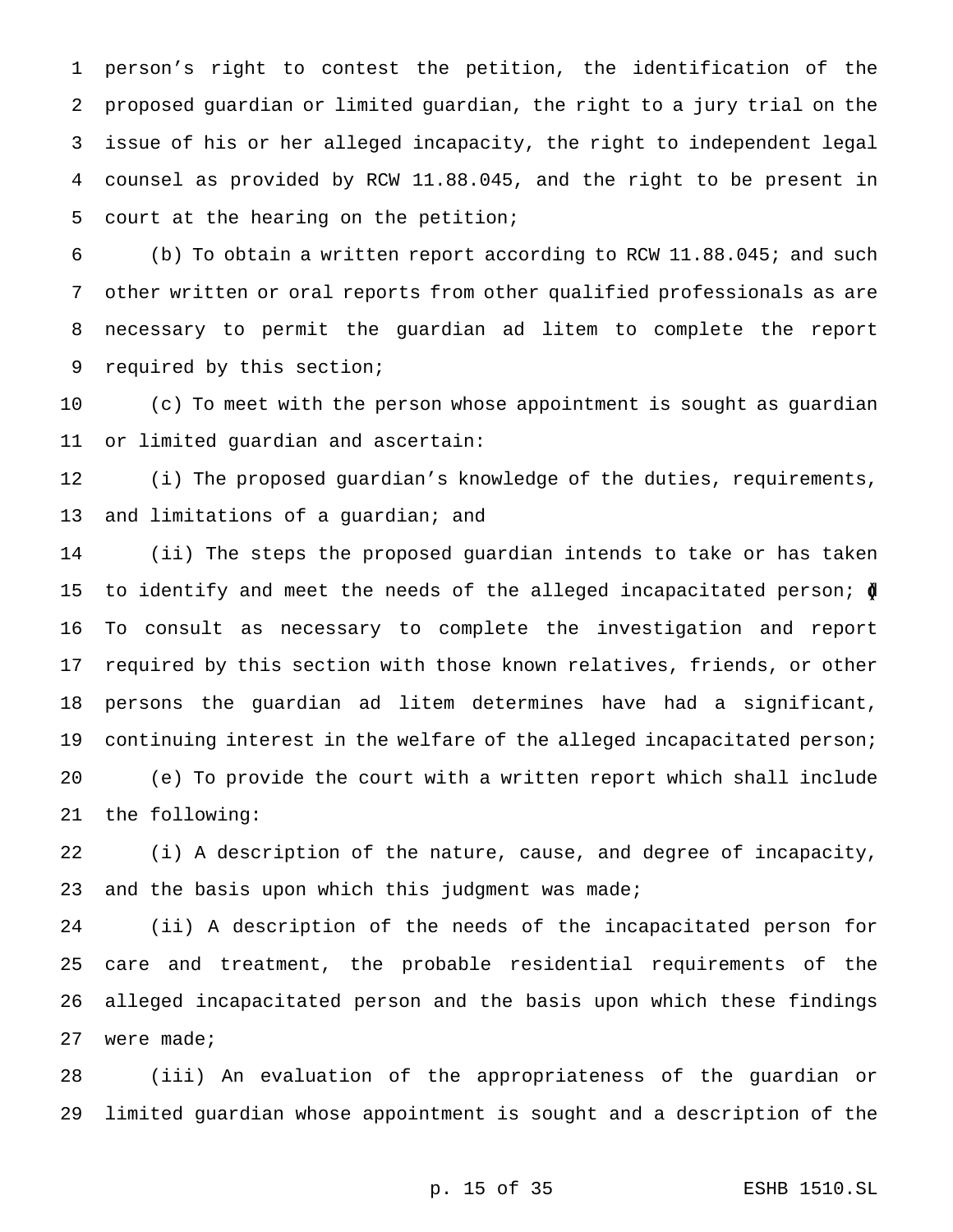steps the proposed guardian has taken or intends to take to identify and meet current and emerging needs of the incapacitated person;

 (iv) A description of the abilities of the alleged incapacitated person and a recommendation as to whether a guardian or limited guardian should be appointed. If appointment of a limited guardian is recommended, the guardian ad litem shall recommend the specific areas of authority the limited guardian should have and the limitations and disabilities to be placed on the incapacitated person;

 (v) An evaluation of the person's mental ability to rationally exercise the right to vote and the basis upon which the evaluation is made;

 (vi) Any expression of approval or disapproval made by the alleged incapacitated person concerning the proposed guardian or limited guardian or guardianship or limited guardianship;

 (vii) Identification of persons with significant interest in the welfare of the alleged incapacitated person who should be advised of their right to request special notice of proceedings pursuant to RCW 11.92.150; and

 (viii) Unless independent counsel has appeared for the alleged incapacitated person, an explanation of how the alleged incapacitated person responded to the advice of the right to jury trial, to independent counsel and to be present at the hearing on the petition. 23 Within ((twenty)) forty-five days after ((appointment of)) notice 24 of commencement of the guardianship proceeding has been served upon the guardian ad litem, and at least ten days before the hearing on the petition, unless an extension or reduction of time has been granted by the court for good cause, the guardian ad litem shall file its report and send a copy to the alleged incapacitated person and his or her spouse, all children not residing with a notified person, those persons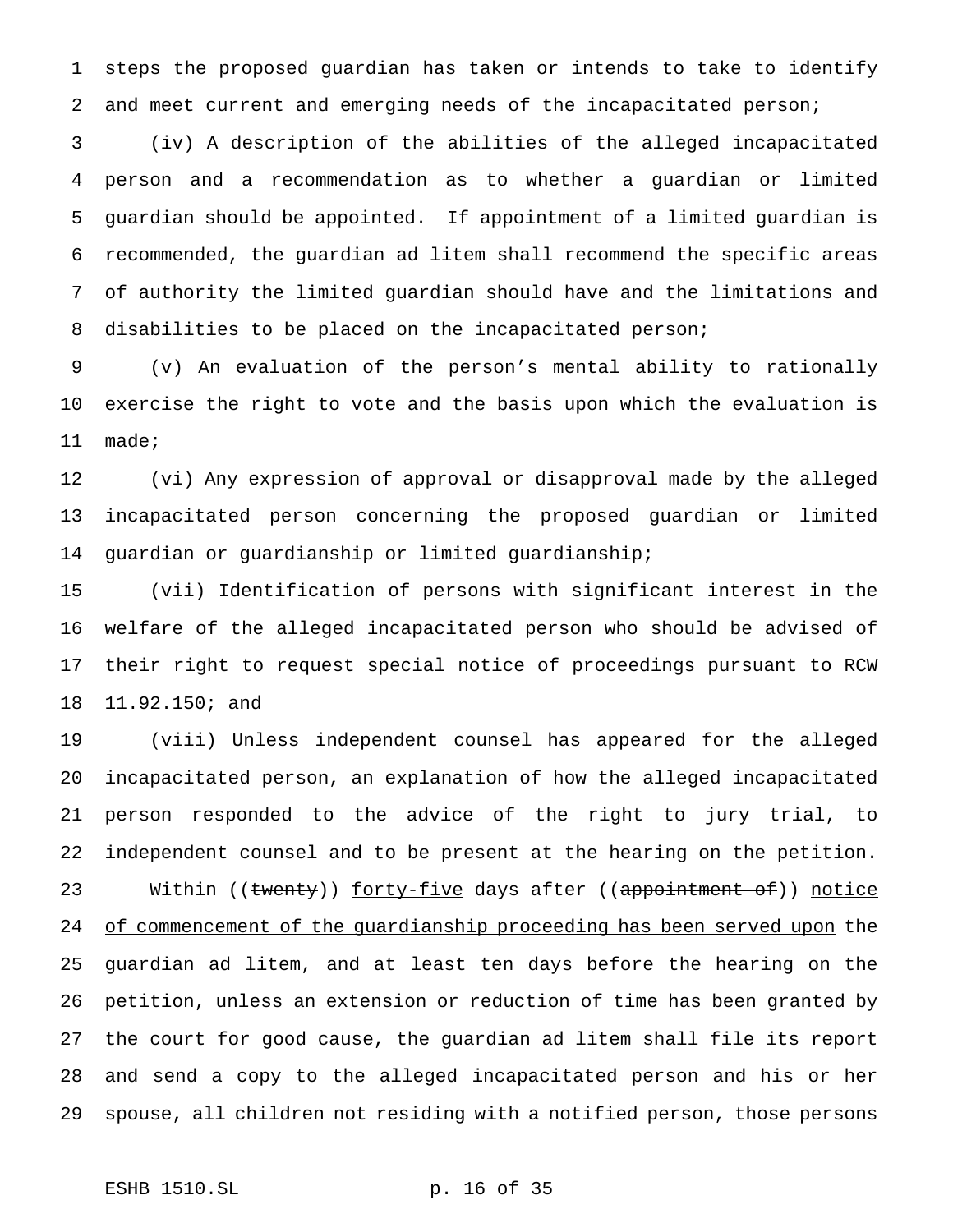described in (d) of this subsection, and persons who have filed a request for special notice pursuant to RCW 11.92.150;

 (f) To advise the court of the need for appointment of counsel for the alleged incapacitated person within five days after the meeting described in (a) of this subsection unless (i) counsel has appeared, (ii) the alleged incapacitated person affirmatively communicated a wish not to be represented by counsel after being advised of the right to representation and of the conditions under which court-provided counsel may be available, or (iii) the alleged incapacitated person was unable to communicate at all on the subject, and the guardian ad litem is satisfied that the alleged incapacitated person does not affirmatively desire to be represented by counsel.

 (6) If the petition is brought by an interested person or entity requesting the appointment of some other qualified person or entity and a prospective guardian or limited guardian cannot be found, the court shall order the guardian ad litem to investigate the availability of a possible guardian or limited guardian and to include the findings in a report to the court pursuant to RCW 11.88.090(5)(e) as now or hereafter amended.

 (7) The court appointed guardian ad litem shall have the authority, in the event that the alleged incapacitated person is in need of emergency life-saving medical services, and is unable to consent to such medical services due to incapacity pending the hearing on the petition to give consent for such emergency life-saving medical services on behalf of the alleged incapacitated person.

 (8) The guardian ad litem shall receive a fee determined by the court. The fee shall be charged to the alleged incapacitated person unless the court finds that such payment would result in substantial hardship upon such person, in which case the county shall be responsible for such costs: PROVIDED, That if no guardian or limited

p. 17 of 35 ESHB 1510.SL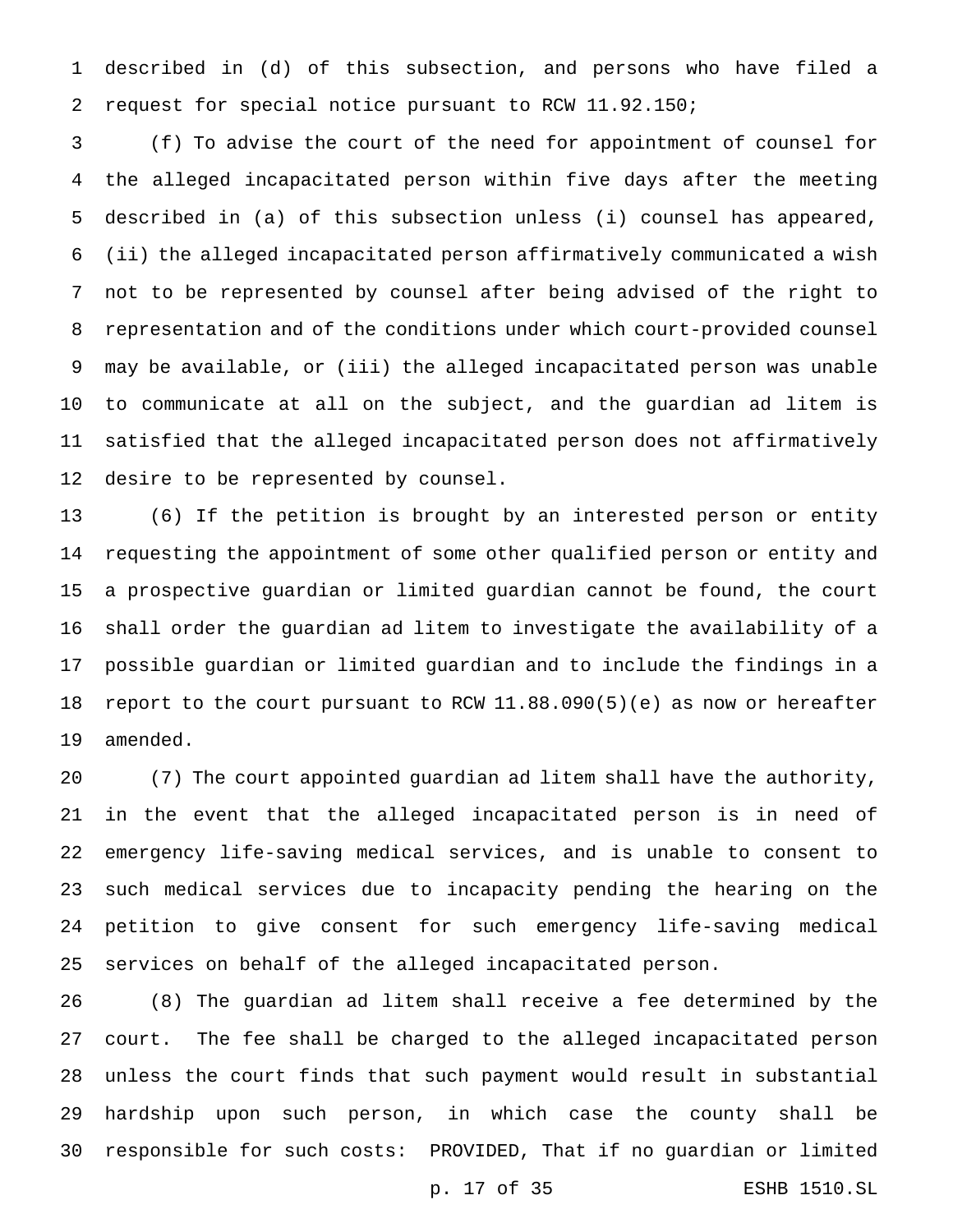guardian is appointed the court may charge such fee to the petitioner or the alleged incapacitated person, or divide the fee, as it deems just; and if the petition is found to be frivolous or not brought in good faith, the guardian ad litem fee shall be charged to the petitioner. The court shall not be required to provide for the payment of a fee to any salaried employee of a public agency.

 (9) Upon the presentation of the guardian ad litem report and the entry of an order either dismissing the petition for appointment of guardian or limited guardian or appointing a guardian or limited guardian, the guardian ad litem shall be dismissed and shall have no further duties or obligations unless otherwise ordered by the court. If the court orders the guardian ad litem to perform further duties or obligations, they shall not be performed at county expense.

 **Sec. 6.** RCW 11.88.095 and 1990 c 122 s 9 are each amended to read as follows:

 (1) In determining the disposition of a petition for guardianship, the court's order shall be based upon findings as to the capacities, condition, and needs of the alleged incapacitated person, and shall not be based solely upon agreements made by the parties.

 (2) Every order appointing a full or limited guardian of the person or estate shall include:

 (a) Findings as to the capacities, condition, and needs of the alleged incapacitated person;

(b) The amount of the bond, if any, or a bond review period;

(c) When the next report of the guardian is due;

 (d) Whether the guardian ad litem shall continue acting as guardian ad litem;

 (e) Whether a review hearing shall be required upon the filing of the inventory;

ESHB 1510.SL p. 18 of 35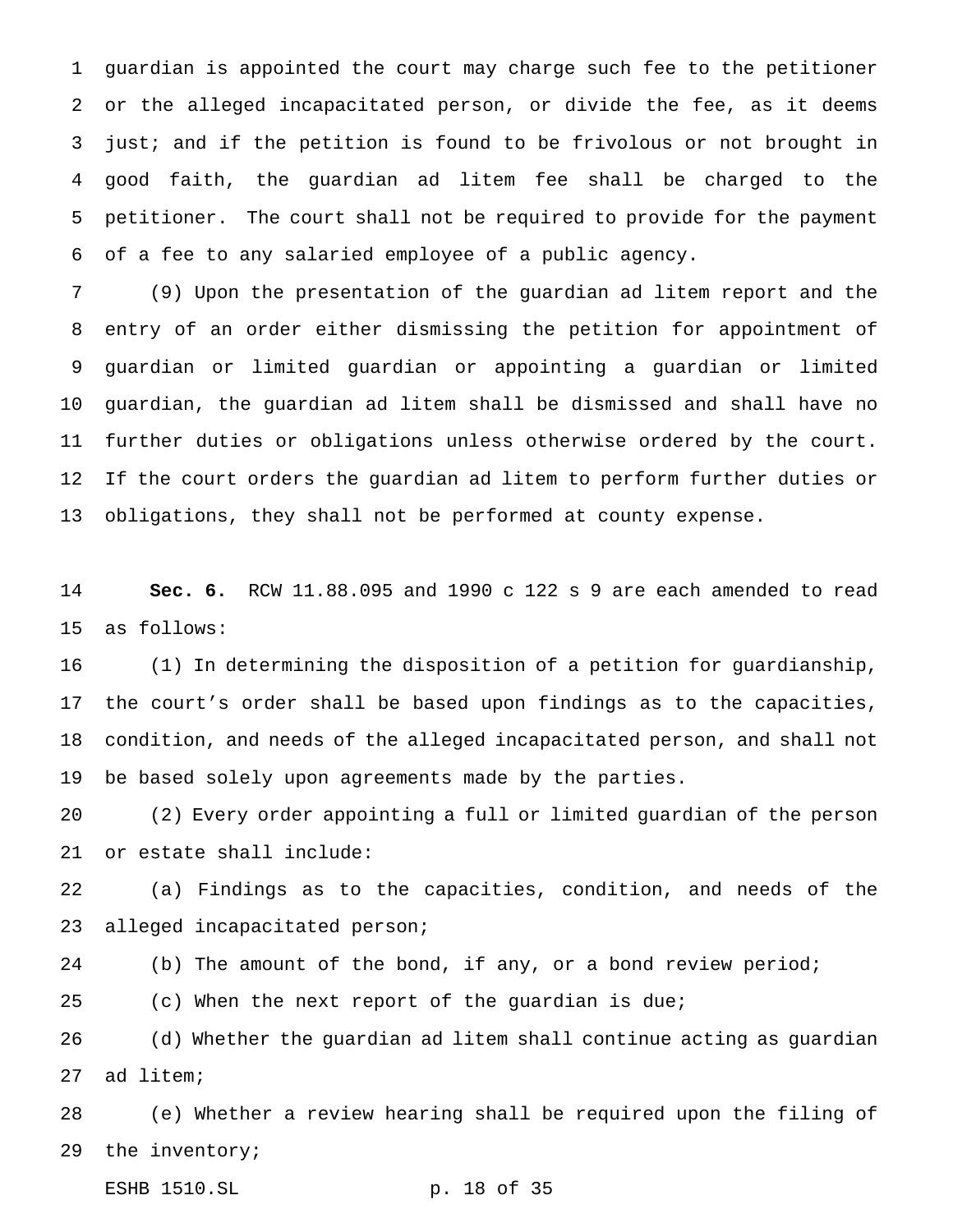(f) The authority of the guardian, if any, for investment and expenditure of the ward's estate; and

 (g) Names and addresses of those persons described in RCW  $((11.92.090(5)(d)))$   $11.88.090(5)(d)$ , if any, whom the court believes should receive copies of further pleadings filed by the guardian with respect to the guardianship.

 (3) If the court determines that a limited guardian should be appointed, the order shall specifically set forth the limits by either stating exceptions to the otherwise full authority of the guardian or by stating the specific authority of the guardian.

 (4) In determining the disposition of a petition for appointment of a guardian or limited guardian of the estate only, the court shall consider whether the alleged incapacitated person is capable of giving informed medical consent or of making other personal decisions and, if not, whether a guardian or limited guardian of the person of the alleged incapacitated person should be appointed for that purpose.

17 (((5) If a court determines that the person is incapacitated and that a guardian or limited guardian should be appointed, the court 19 shall determine whether the incapacity is a result of a developmental disability as defined by RCW 71A.10.020, and if so, determine whether the incapacity due to the developmental disability can be expected to 22 continue indefinitely.))

 **Sec. 7.** RCW 11.88.120 and 1990 c 122 s 14 are each amended to read as follows:

 (1) At any time after establishment of a guardianship or appointment of a guardian, the court may, upon the death of the guardian or limited guardian, or, for other good reason, modify or terminate the guardianship or replace the guardian or limited guardian.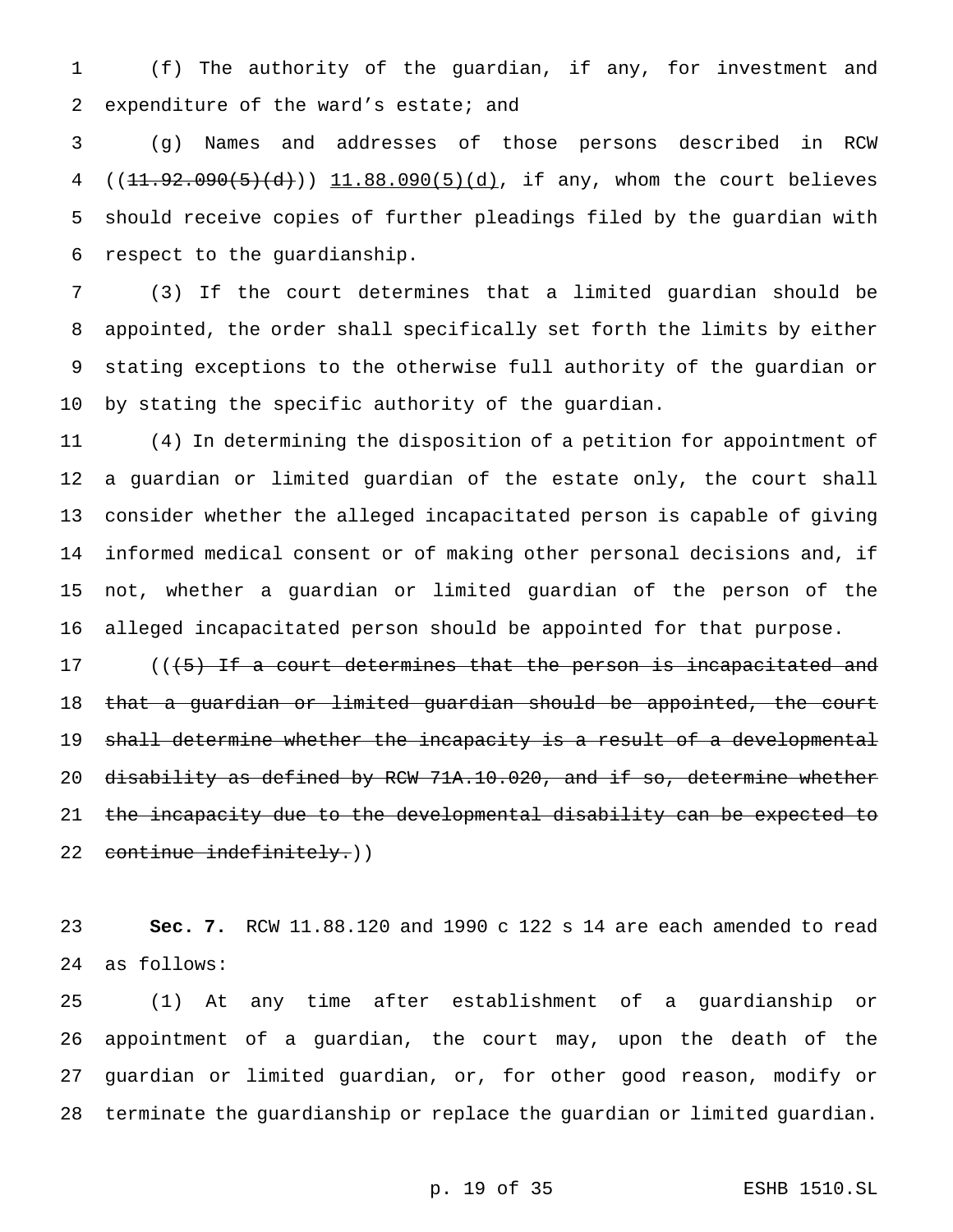(2) Any person, including an incapacitated person, may apply to the court for an order to modify or terminate a guardianship or to replace a guardian or limited guardian. If applicants are represented by counsel, counsel shall move for an order to show cause why the relief requested should not be granted. If applicants are not represented by counsel, they may move for an order to show cause, or they may deliver a written request to the clerk of the court.

 (3) By the next judicial day after receipt of an unrepresented person's request to modify or terminate a guardianship order, or to 10 replace a guardian or limited guardian, the clerk shall ((present)) 11 deliver the request to the court. The court may (a) direct the clerk to schedule a hearing, (b) appoint a guardian ad litem to investigate the issues raised by the application or to take any emergency action the court deems necessary to protect the incapacitated person until a hearing can be held, or (c) deny the application without scheduling a hearing, if it appears based on documents in the court file that the application is frivolous. Any denial of an application without a hearing shall be in writing with the reasons for the denial explained. A copy of the order shall be mailed by the clerk to the applicant, to the guardian, and to any other person entitled to receive notice of proceedings in the matter. Unless within thirty days after receiving the request from the clerk the court directs otherwise, the clerk shall schedule a hearing on the request and mail notice to the guardian, the incapacitated person, the applicant, all counsel of record, and any other person entitled to receive notice of proceedings in the matter. (4) In a hearing on an application to modify or terminate a guardianship, or to replace a guardian or limited guardian, the court may grant such relief as it deems just and in the best interest of the incapacitated person.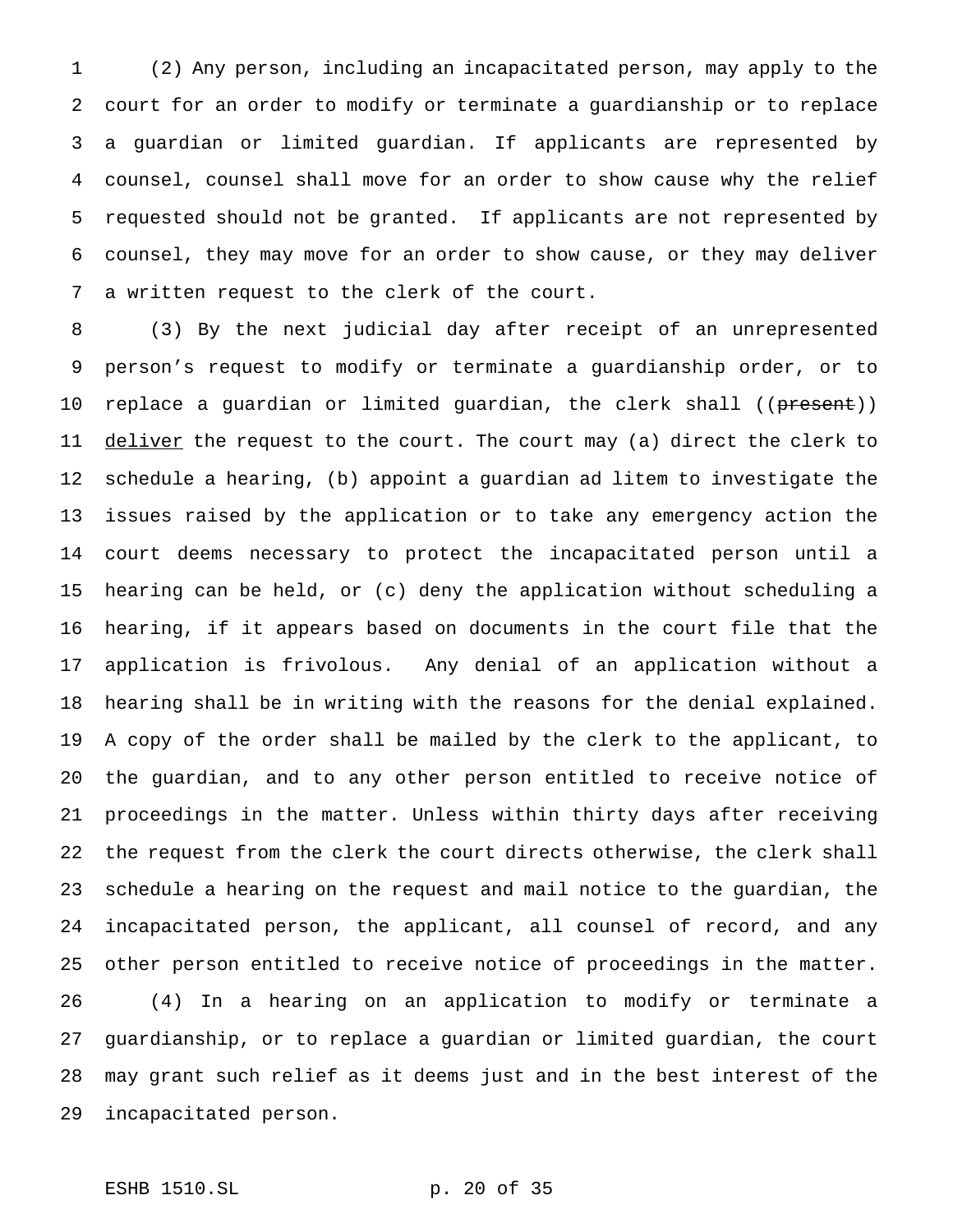(5) The court may order persons who have been removed as guardians to deliver any property or records belonging to the incapacitated person in accordance with the court's order. Similarly, when guardians have died or been removed and property or records of an incapacitated person are being held by any other person, the court may order that person to deliver it in accordance with the court's order. Disobedience of an order to deliver shall be punishable as contempt of court.

 **Sec. 8.** RCW 11.88.125 and 1990 c 122 s 15 are each amended to read as follows:

 (1) The person appointed by the court as either guardian or limited guardian of the person and/or estate of an incapacitated person, shall 13 file in writing with the court, a ((designated)) notice designating a standby limited guardian or guardian to serve as limited guardian or guardian at the death or legal incapacity of the court-appointed 16 guardian or limited guardian. The notice shall state the name, 17 address, zip code, and telephone number of the designated standby or 18 <u>limited guardian.</u> Notice of the guardian's designation of the standby guardian shall be given to the standby guardian, the incapacitated person and his or her spouse and adult children, any facility in which the incapacitated person resides, and any person entitled to special notice under RCW 11.92.150 or any person entitled to receive pleadings pursuant to RCW 11.88.095(2)(g). Such standby guardian or limited guardian shall have all the powers, duties, and obligations of the regularly appointed guardian or limited guardian and in addition shall, within a period of thirty days from the death or adjudication of incapacity of the regularly appointed guardian or limited guardian, file with the superior court in the county in which the guardianship or limited guardianship is then being administered, a petition for

p. 21 of 35 ESHB 1510.SL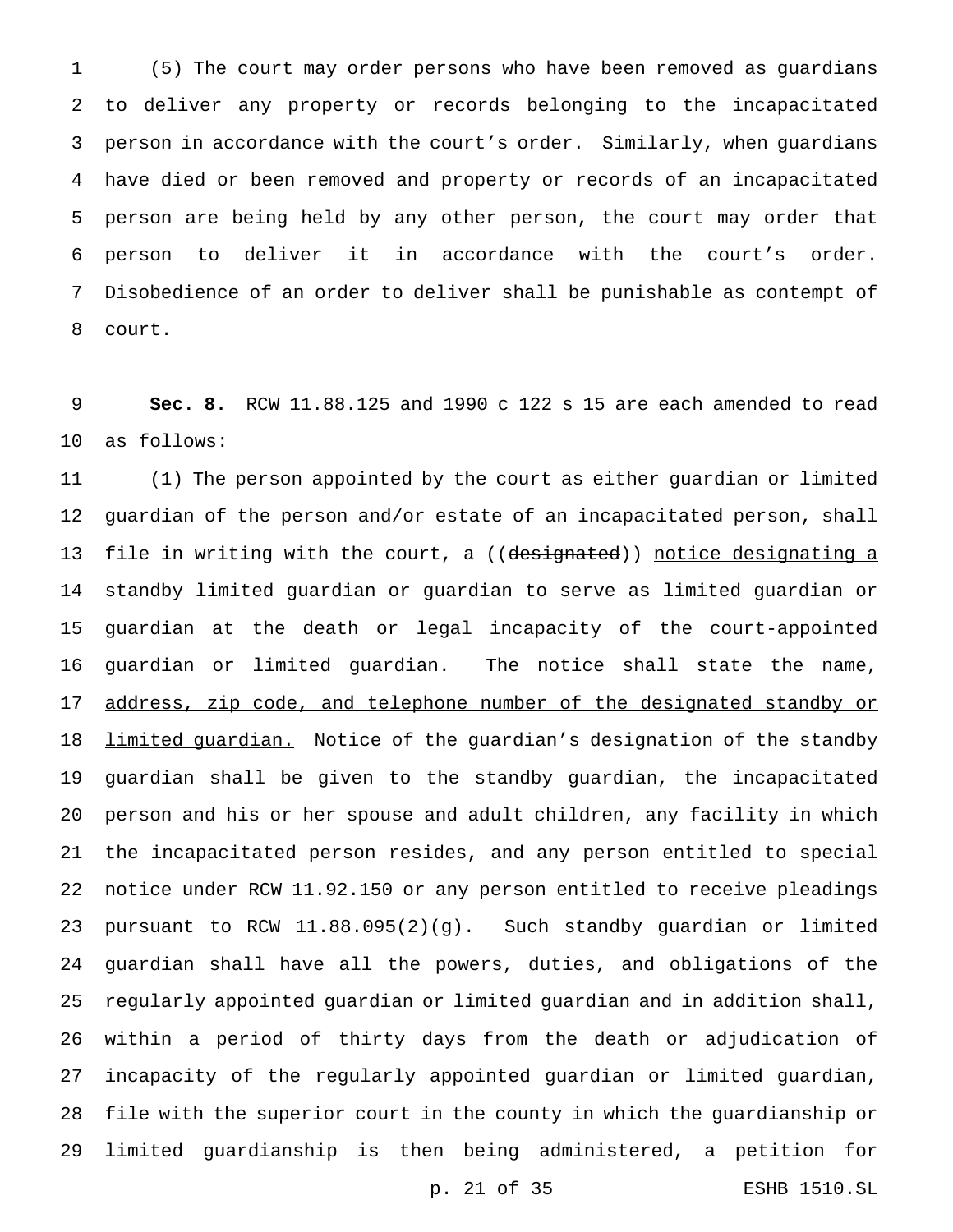appointment of a substitute guardian or limited guardian. Upon the court's appointment of a new, substitute guardian or limited guardian, the standby guardian or limited guardian shall make an accounting and report to be approved by the court, and upon approval of the court, the standby guardian or limited guardian shall be released from all duties and obligations arising from or out of the guardianship or limited guardianship.

 (2) Letters of guardianship shall be issued to the standby guardian or limited guardian upon filing an oath and posting a bond as required by RCW 11.88.100 as now or hereafter amended. The oath may be filed prior to the appointed guardian or limited guardian's death. Notice of such appointment shall be provided to the standby guardian, the incapacitated person, and any facility in which the incapacitated person resides. The provisions of RCW 11.88.100 through 11.88.110 as now or hereafter amended shall apply to standby guardians and limited guardians.

 (3) In addition to the powers of a standby limited guardian or guardian as noted in subsection (1) of this section, the standby limited guardian or guardian shall have the authority to provide timely, informed consent to necessary medical procedures, as authorized in RCW 11.92.040 as now or hereafter amended, if the guardian or limited guardian cannot be located within four hours after the need for such consent arises.

 **Sec. 9.** RCW 11.88.140 and 1990 c 122 s 17 are each amended to read as follows:

 (1) TERMINATION WITHOUT COURT ORDER. A guardianship or limited guardianship is terminated:

 (a) Upon the attainment of full and legal age, as defined in RCW 26.28.010 as now or hereafter amended, of any person defined as an ESHB 1510.SL p. 22 of 35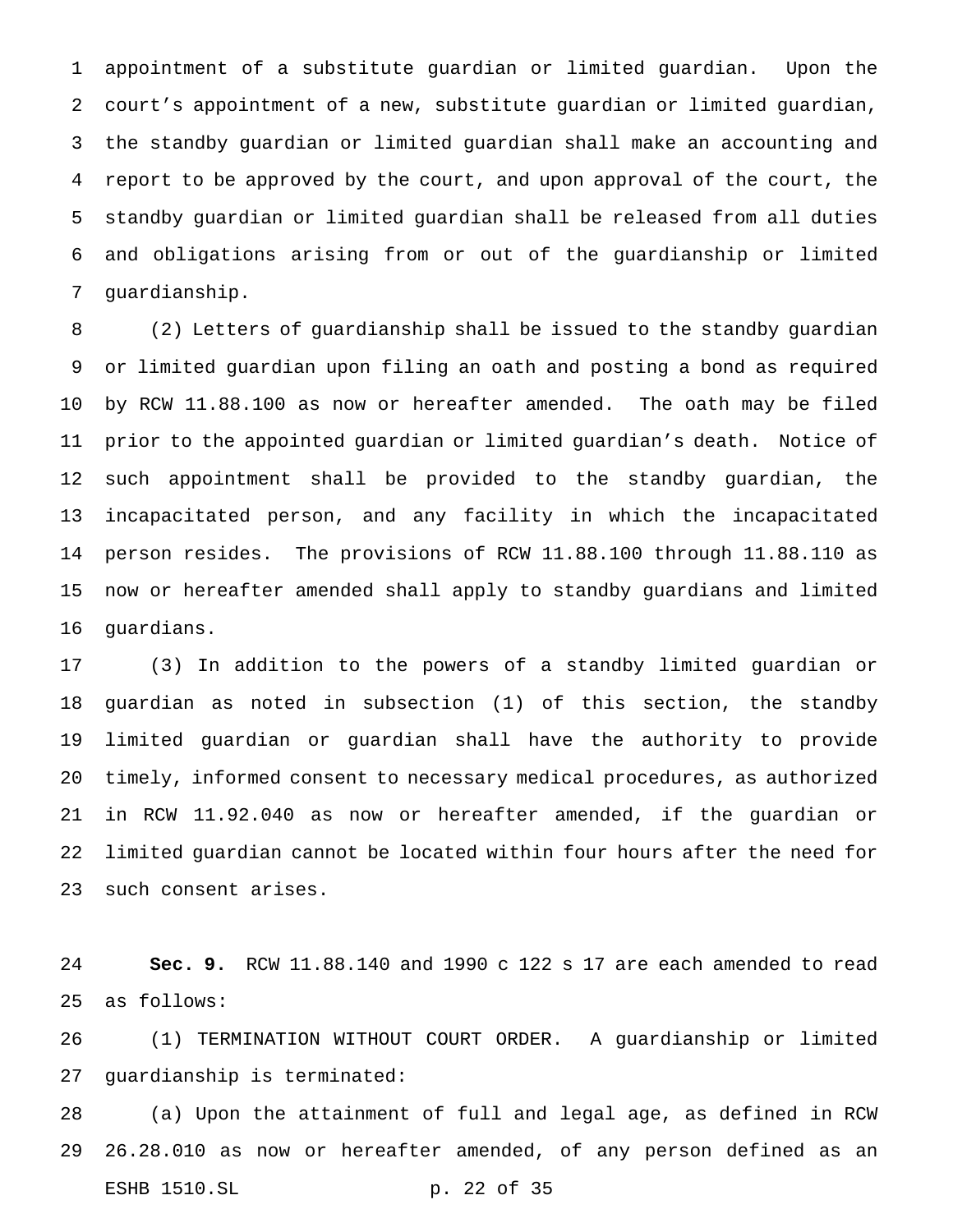incapacitated person pursuant to RCW 11.88.010 as now or hereafter amended solely by reason of youth, RCW 26.28.020 to the contrary notwithstanding, subject to subsection (2) of this section;

 (b) By an adjudication of capacity or an adjudication of termination of incapacity;

(c) By the death of the incapacitated person;

 (d) By expiration of the term of limited guardianship specified in the order appointing the limited guardian, unless prior to such expiration a petition has been filed and served, as provided in RCW 11.88.040 as now or hereafter amended, seeking an extension of such term.

 (2) TERMINATION OF GUARDIANSHIP FOR A MINOR BY DECLARATION OF COMPLETION. A guardianship for the benefit of a minor may be terminated upon the minor's attainment of legal age, as defined in RCW 26.28.010 as now or hereafter amended, by the guardian filing a declaration that states:

(a) The date the minor attained legal age;

 (b) That the guardian has paid all of the minor's funds in the guardian's possession to the minor, who has signed a receipt for the 20 funds, and that the receipt has been filed with the court;

 (c) That the guardian has completed the administration of the minor's estate and the guardianship is ready to be closed; and

 (d) The amount of fees paid or to be paid to each of the following: (i) The guardian, (ii) lawyer or lawyers, (iii) accountant or accountants; and that the guardian believes the fees are reasonable and does not intend to obtain court approval of the amount of the fees or to submit a guardianship accounting to the court for approval. Subject to the requirement of notice as provided in this section, unless the minor petitions the court either for an order requiring the guardian to obtain court approval of the amount of fees paid or to be paid to the

p. 23 of 35 ESHB 1510.SL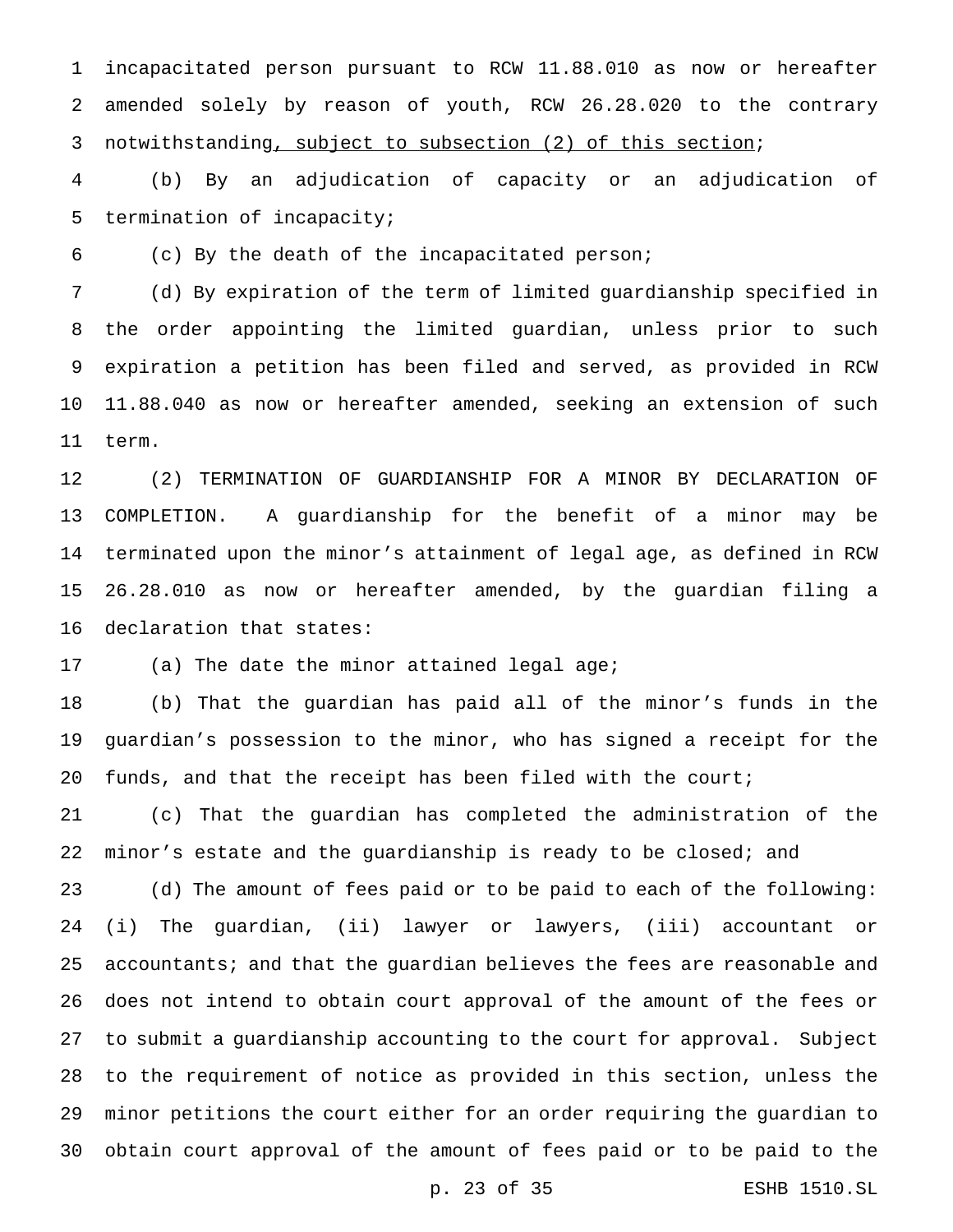guardian, lawyers, or accountants, or for an order requiring an accounting, or both, within thirty days from the filing of the declaration of completion of guardianship, the guardian shall be automatically discharged without further order of the court. The guardian's powers will cease thirty days after filing the declaration of completion of guardianship. The declaration of completion of guardianship shall, at the time, be the equivalent of an entry of a decree terminating the guardianship, distributing the assets, and discharging the guardian for all legal intents and purposes.

 Within five days of the date of filing the declaration of completion of guardianship, the guardian or the guardian's lawyer shall mail a copy of the declaration of completion to the minor together with a notice that shall be substantially as follows:

# CAPTION OF CASE NOTICE OF FILING A DECLARATION OF COMPLETION OF GUARDIANSHIP

 NOTICE IS GIVEN that the attached Declaration of Completion of Guardianship was filed by the undersigned in the above-entitled court 18 on the ......... day of ........., 19..; unless you file a petition in the above-entitled court requesting the court to review the reasonableness of the fees, or for an accounting, or both, and serve a copy of the petition on the guardian or the guardian's lawyer, within thirty days after the filing date, the amount of fees paid or to be paid will be deemed reasonable, the acts of the guardian will be deemed approved, the guardian will be automatically discharged without further order of the court and the Declaration of Completion of Guardianship will be final and deemed the equivalent of an order terminating the guardianship, discharging the guardian and decreeing the distribution of the guardianship assets.

ESHB 1510.SL p. 24 of 35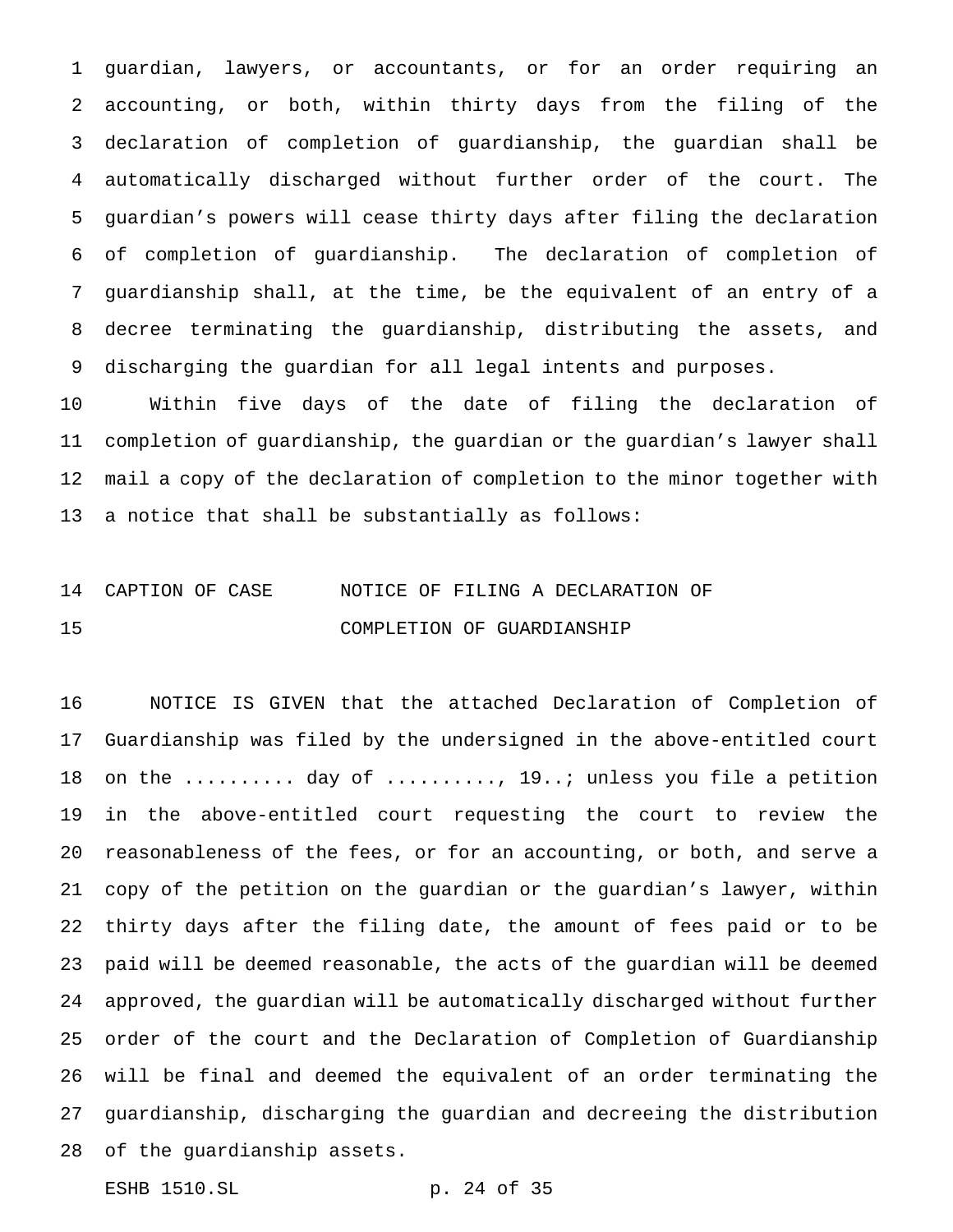If you file and serve a petition within the period specified, the undersigned will request the court to fix a time and place for the hearing of your petition, and you will be notified of the time and place of the hearing, by mail, or by personal service, not less than ten days before the hearing on the petition.

 DATED this .......... day of .........., 19... .............................. 8 Guardian

 If the minor, after reaching legal age, waives in writing the notice required by this section, the guardian will be automatically discharged without further order of the court and the declaration of completion of guardianship will be effective as an order terminating the guardianship without an accounting upon filing the declaration. If the guardian has been required to furnish a bond, and a declaration of completion of guardianship is filed according to this section, any bond furnished by the guardian shall be automatically discharged upon the discharge of the guardian.

 (3) TERMINATION ON COURT ORDER. A guardianship or limited guardianship may be terminated by court order after such notice as the court may require if the guardianship or limited guardianship is no longer necessary.

22 The guardian or limited guardian shall, within thirty days of the date of termination, unless the court orders a different deadline for good cause, prepare and file with the court a final verified account of administration. The final verified account of administration shall contain the same information as required for (a) an intermediate verified account of administration of the estate under RCW 11.92.040(2)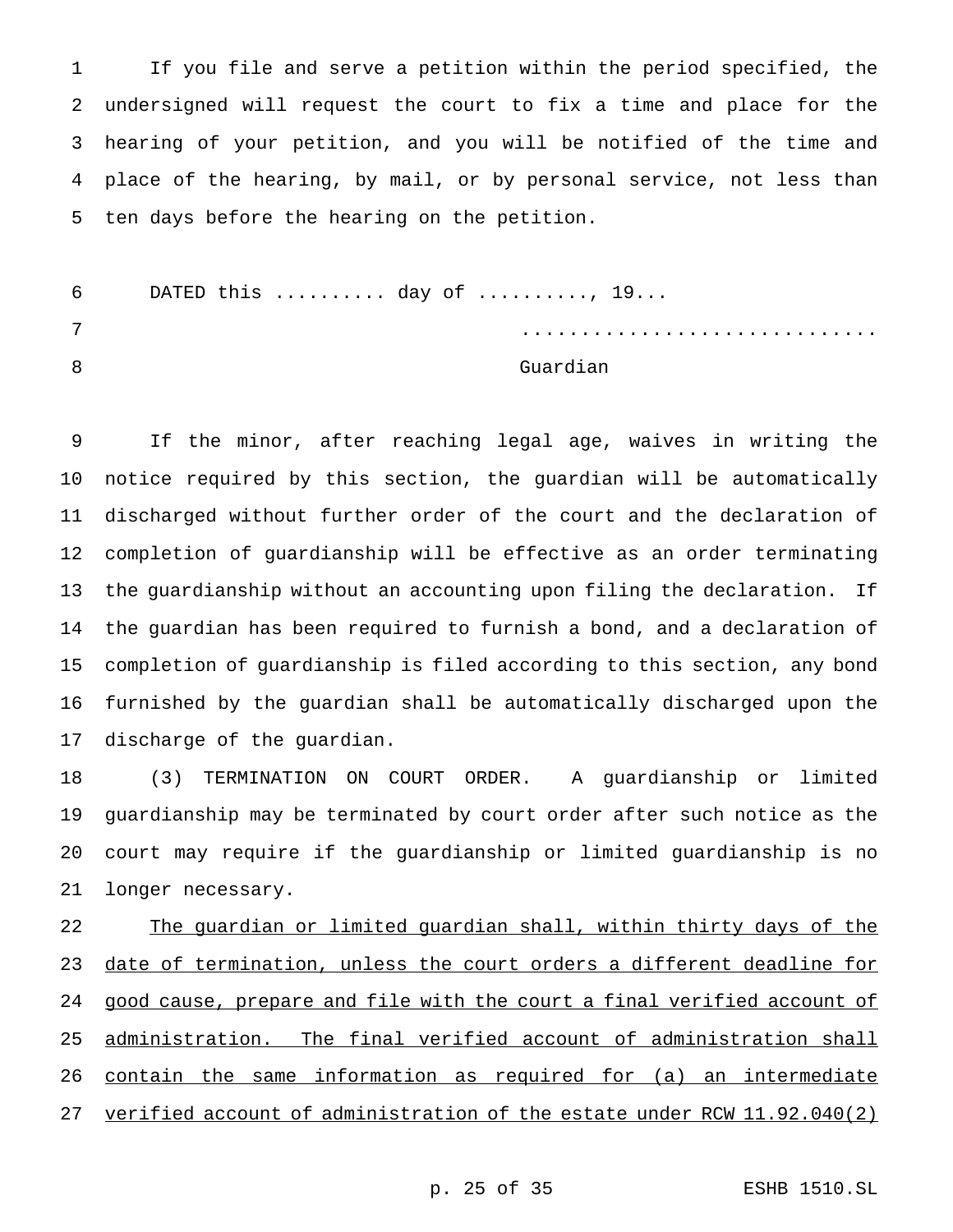and (b) an intermediate personal care status report under RCW 11.92.043(2).

 (4) EFFECT OF TERMINATION. When a guardianship or limited guardianship terminates other than by the death of the incapacitated person, the powers of the guardian or limited guardian cease, except that a guardian or limited guardian of the estate may make disbursements for claims that are or may be allowed by the court, for liabilities already properly incurred for the estate or for the incapacitated person, and for expenses of administration. When a guardianship or limited guardianship terminates by death of the incapacitated person, the guardian or limited guardian of the estate may proceed under RCW 11.88.150 as now or hereafter amended, but the rights of all creditors against the incapacitated person's estate shall be determined by the law of decedents' estates.

 **Sec. 10.** RCW 11.92.040 and 1990 c 122 s 20 are each amended to read as follows:

 It shall be the duty of the guardian or limited guardian of an estate:

 (1) To file within three months after the guardian's appointment a verified inventory of all the property of the incapacitated person which comes into the guardian's possession or knowledge, including a statement of all encumbrances, liens, and other secured charges on any item;

24 (2) To file annually, within ((<del>thirty</del>)) <u>ninety</u> days after the anniversary date of the guardian's or limited guardian's appointment, 26 and also within thirty days after termination of the appointment, 27 unless the court for good cause orders a different deadline to file following termination, a written verified account of the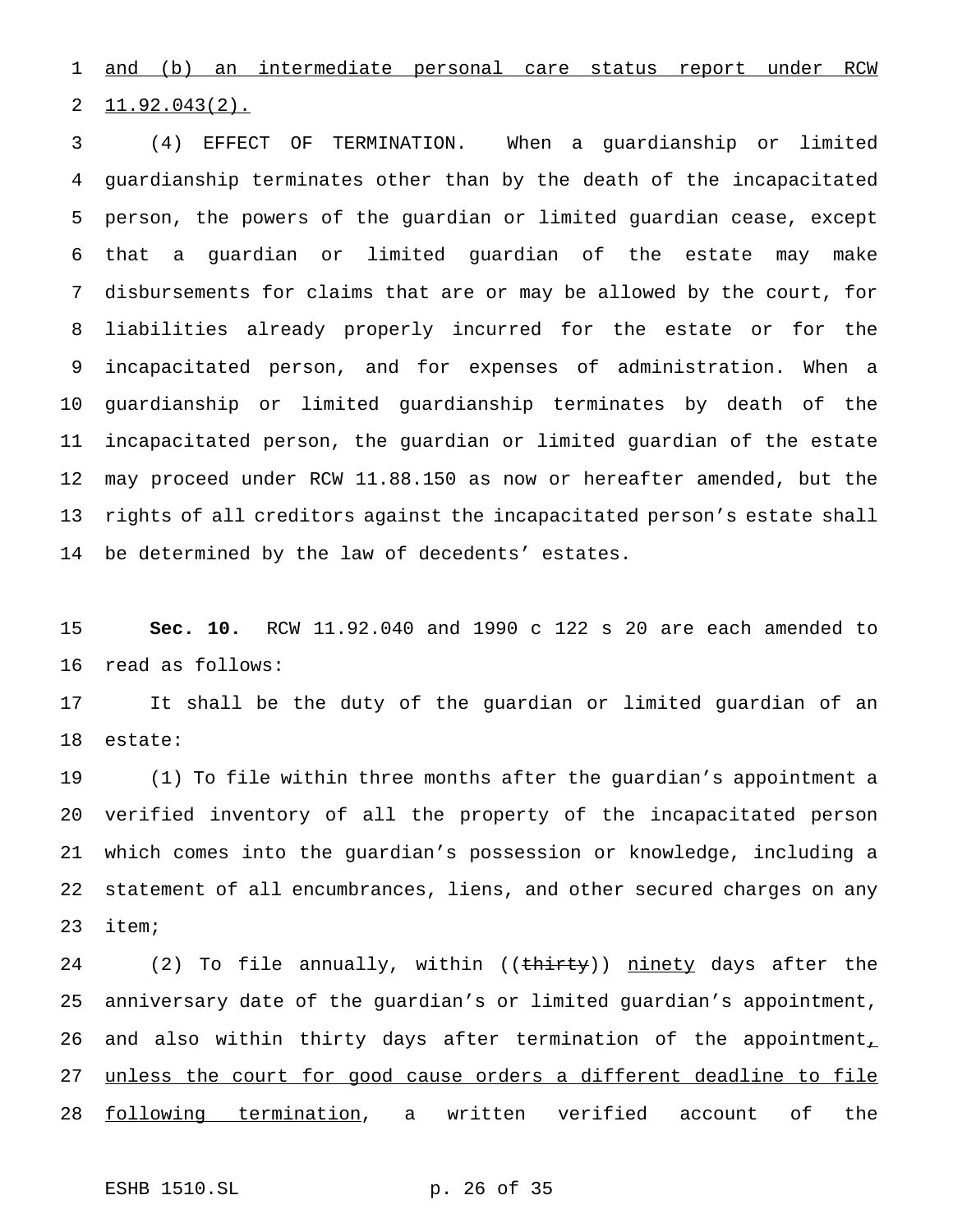administration, which account shall contain at least the following information:

 (a) Identification of property of the guardianship estate as of the date of the last account or, in the case of the initial account, as of the date of inventory;

 (b) Identification of all additional property received into the guardianship, including income by source;

 (c) Identification of all expenditures made during the account 9 period by major categories;

 (d) Any adjustments to the guardianship estate required to establish its present fair market value, including gains or losses on sale or other disposition and any mortgages, deeds of trust or other 13 encumbrances against the guardianship estate; and

 (e) Identification of all property held in the guardianship estate as of the date of account, the assessed value of any real property and the guardian's estimate of the present fair market values of other property (including the basis on which such estimate is made), and the total net fair market value of the guardianship estate. In addition, immediately following such statement of present fair market value, the account shall set forth a statement of current amount of the guardian's bond and any other court-ordered protection for the security of the 22 guardianship assets $((\div))$  *i* 

23 (3) The court in its discretion may allow reports at intervals of up to thirty-six months for estates with assets (exclusive of real property) having a value of not more than twice the homestead exemption. Notwithstanding contrary provisions of this section, the guardian or limited guardian of an estate need not file an annual report with the court if the funds of the guardianship are held for the benefit of a minor in a blocked account unless the guardian requests a withdrawal from such account, in which case the guardian shall provide

p. 27 of 35 ESHB 1510.SL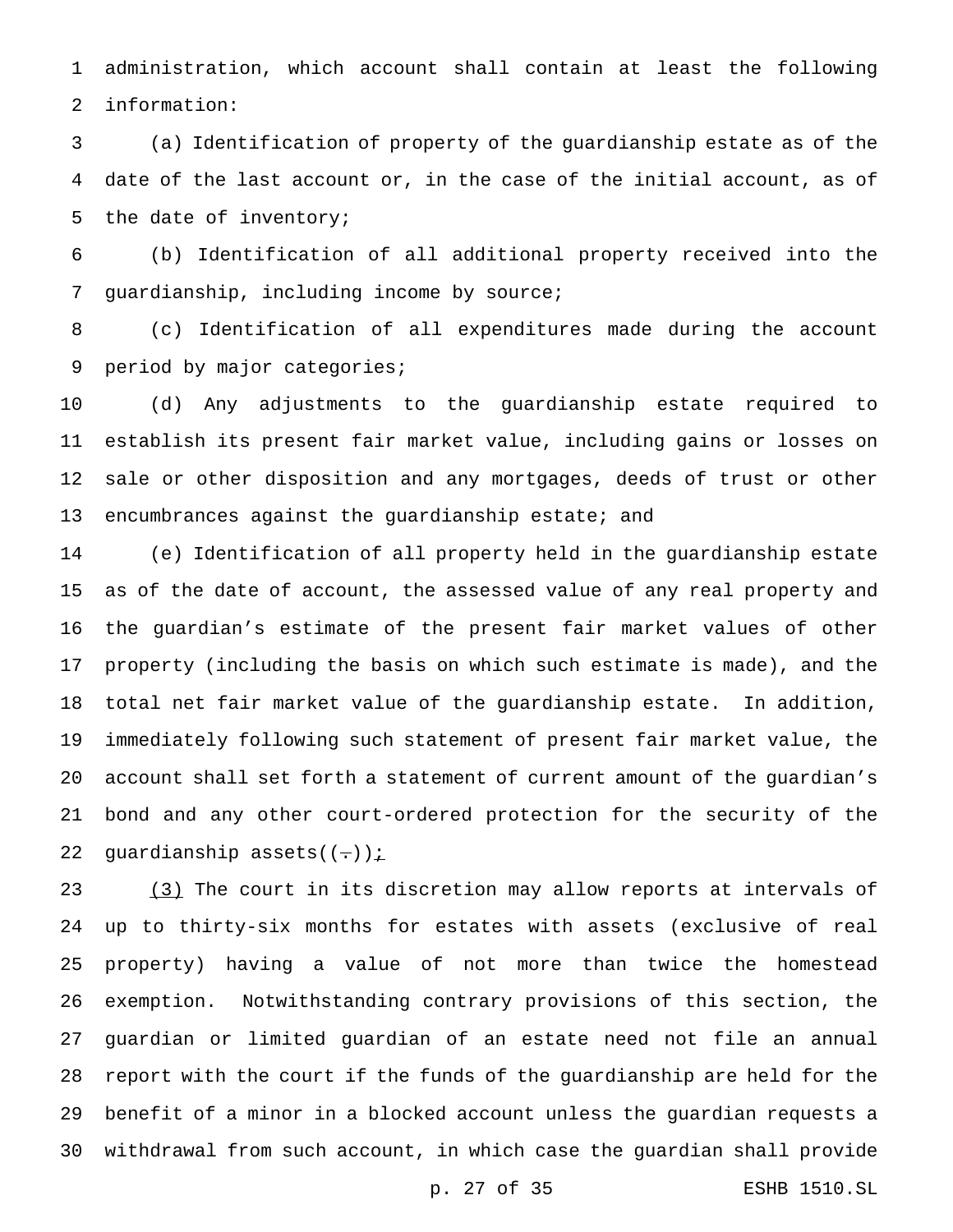a written verified account of the administration of the guardianship estate along with the guardian's petition for the withdrawal. The guardian or limited guardian shall report any substantial change in income or assets of the guardianship estate within thirty days of the occurrence of the change. A hearing shall be scheduled for court review and determination of provision for increased bond or other provision in accordance with RCW 11.88.100;

 $($   $($   $($   $\frac{1}{3}$   $)$  If the court has made a finding as provided in RCW 11.88.095(5), that the person is incapacitated as a result of a developmental disability that is expected to continue indefinitely and the incapacitated person's estate has a value, exclusive of real 12 property, of not more than twice the homestead exemption, the court, in 13 its discretion, may allow reports at intervals up to thirty-six months and may modify or waive certain reporting requirements in subsection  $(2)$  of this section that the court considers unduly burdensome or 16 <del>inapplicable. The court may not waive the requirement that the</del> guardian or limited guardian report any substantial change in the 18 incapacitated person's income or assets;))

 (4) To protect and preserve the guardianship estate, to apply it as provided in this chapter, to account for it faithfully, to perform all of the duties required by law, and at the termination of the guardianship or limited guardianship, to deliver the assets of the incapacitated person to the persons entitled thereto. Except as provided to the contrary herein, the court may authorize a guardian or limited guardian to do anything that a trustee can do under the provisions of RCW 11.98.070 for a period not exceeding one year from the date of the order or for a period corresponding to the interval in which the guardian's or limited guardian's report is required to be filed by the court pursuant to subsection (2) of this section, whichever period is longer;

ESHB 1510.SL p. 28 of 35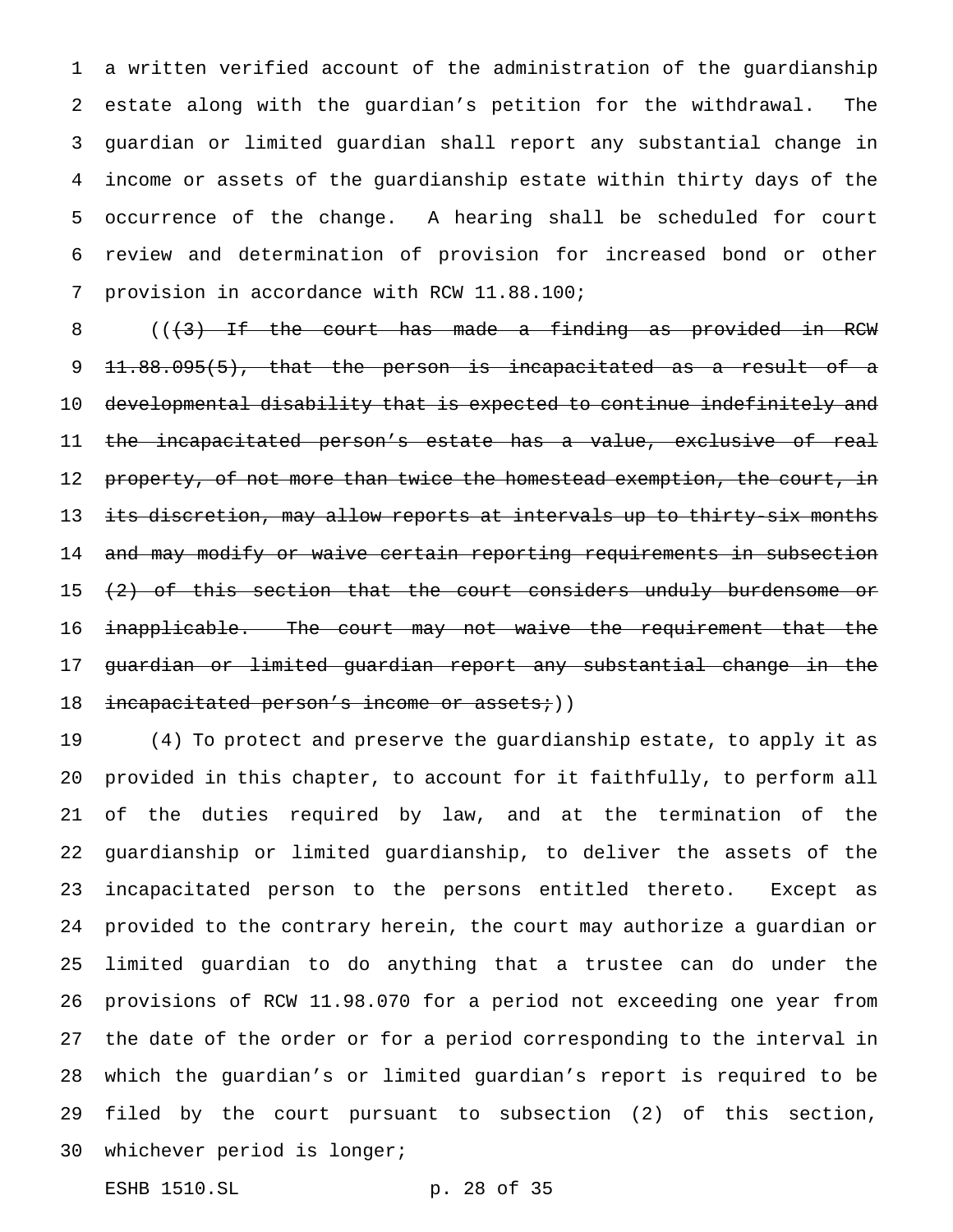(5) To invest and reinvest the property of the incapacitated person in accordance with the rules applicable to investment of trust estates by trustees as provided in chapter 11.100 RCW, except that:

 (a) No investments shall be made without prior order of the court in any property other than unconditional interest bearing obligations of this state or of the United States and in obligations the interest and principal of which are unconditionally guaranteed by the United States, and in share accounts or deposits which are insured by an agency of the United States government. Such prior order of the court may authorize specific investments, or, in the discretion of the court, may authorize the guardian or limited guardian ((during a period not 12 exceeding one year following the date of the order or for a period 13 corresponding to the interval in which the guardian's or limited guardian's report is required to be filed by the court pursuant to 15 subsection (2) of this section, whichever period is longer,)) to invest and reinvest as provided in chapter 11.100 RCW without further order of the court;

 (b) If it is for the best interests of the incapacitated person that a specific property be used by the incapacitated person rather 20 than sold and the proceeds invested, the court may so order;

 (6) To apply to the court no later than the filing of the inventory for an order authorizing disbursements on behalf of the incapacitated person: PROVIDED, HOWEVER, That the guardian or limited guardian of the estate, or the person, department, bureau, agency, or charitable organization having the care and custody of an incapacitated person, may apply to the court for an order directing the guardian or limited guardian of the estate to pay to the person, department, bureau, agency, or charitable organization having the care and custody of an incapacitated person, or if the guardian or limited guardian of the estate has the care and custody of the incapacitated person, directing

p. 29 of 35 ESHB 1510.SL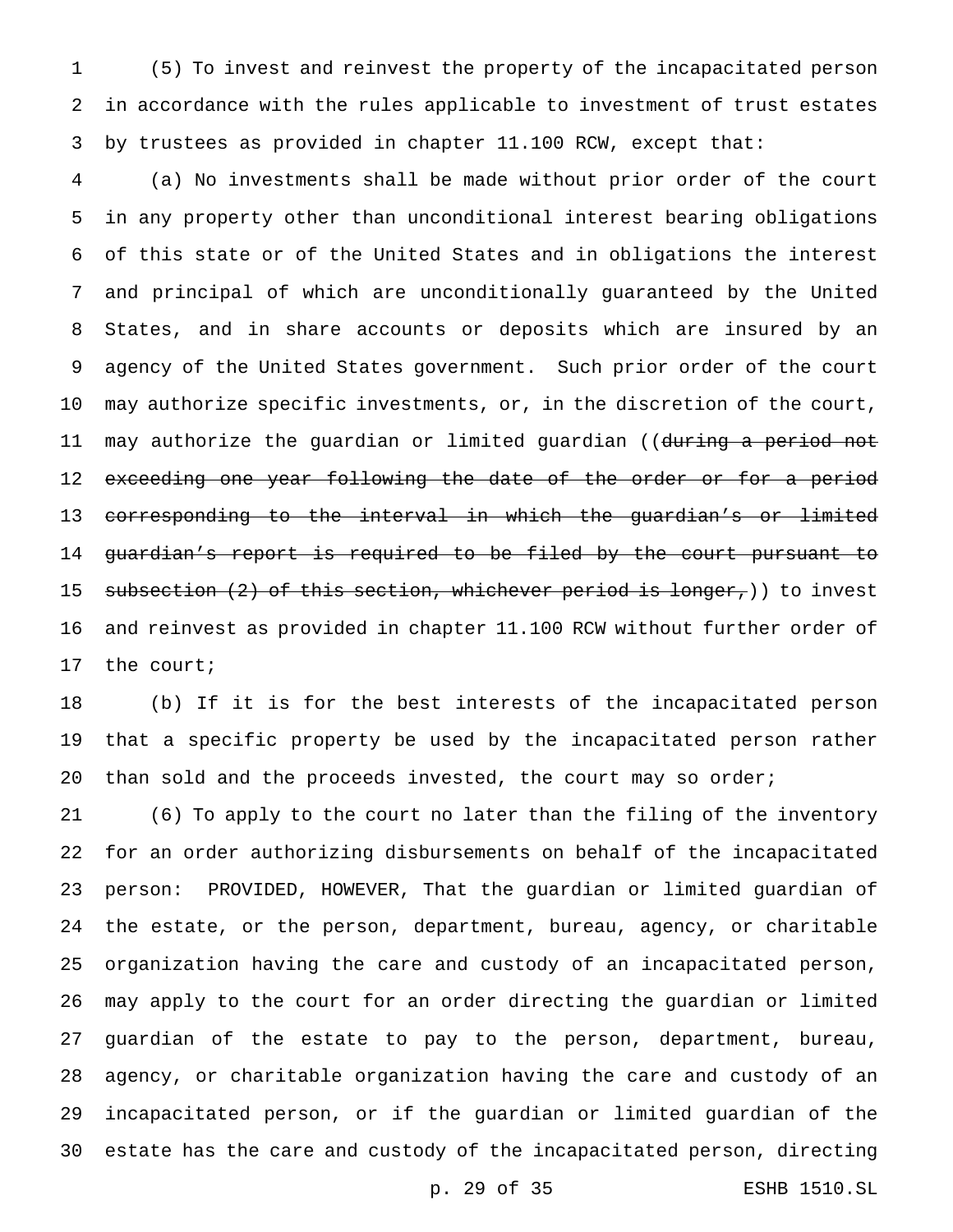the guardian or limited guardian of the estate to apply an amount weekly, monthly, quarterly, semi-annually, or annually, as the court may direct, to be expended in the care, maintenance, and education of the incapacitated person and of his or her dependents. In proper cases, the court may order payment of amounts directly to the incapacitated person for his or her maintenance or incidental expenses. The amounts authorized under this section may be decreased or increased from time to time by direction of the court. If payments are made to another under an order of the court, the guardian or limited guardian of the estate is not bound to see to the application thereof.

 **Sec. 11.** RCW 11.92.043 and 1990 c 122 s 21 are each amended to read as follows:

 It shall be the duty of the guardian or limited guardian of the person:

 (1) To file within three months after appointment a personal care plan for the incapacitated person which shall include (a) an assessment of the incapacitated person's physical, mental, and emotional needs and of such person's ability to perform or assist in activities of daily living, and (b) the guardian's specific plan for meeting the identified and emerging personal care needs of the incapacitated person.

 (2) To file annually or, where a guardian of the estate has been appointed, at the time an account is required to be filed under RCW 11.92.040, a report on the status of the incapacitated person, which shall include:

 (a) The address and name of the incapacitated person and all residential changes during the period;

 (b) The services or programs which the incapacitated person receives;

(c) The medical status of the incapacitated person;

ESHB 1510.SL p. 30 of 35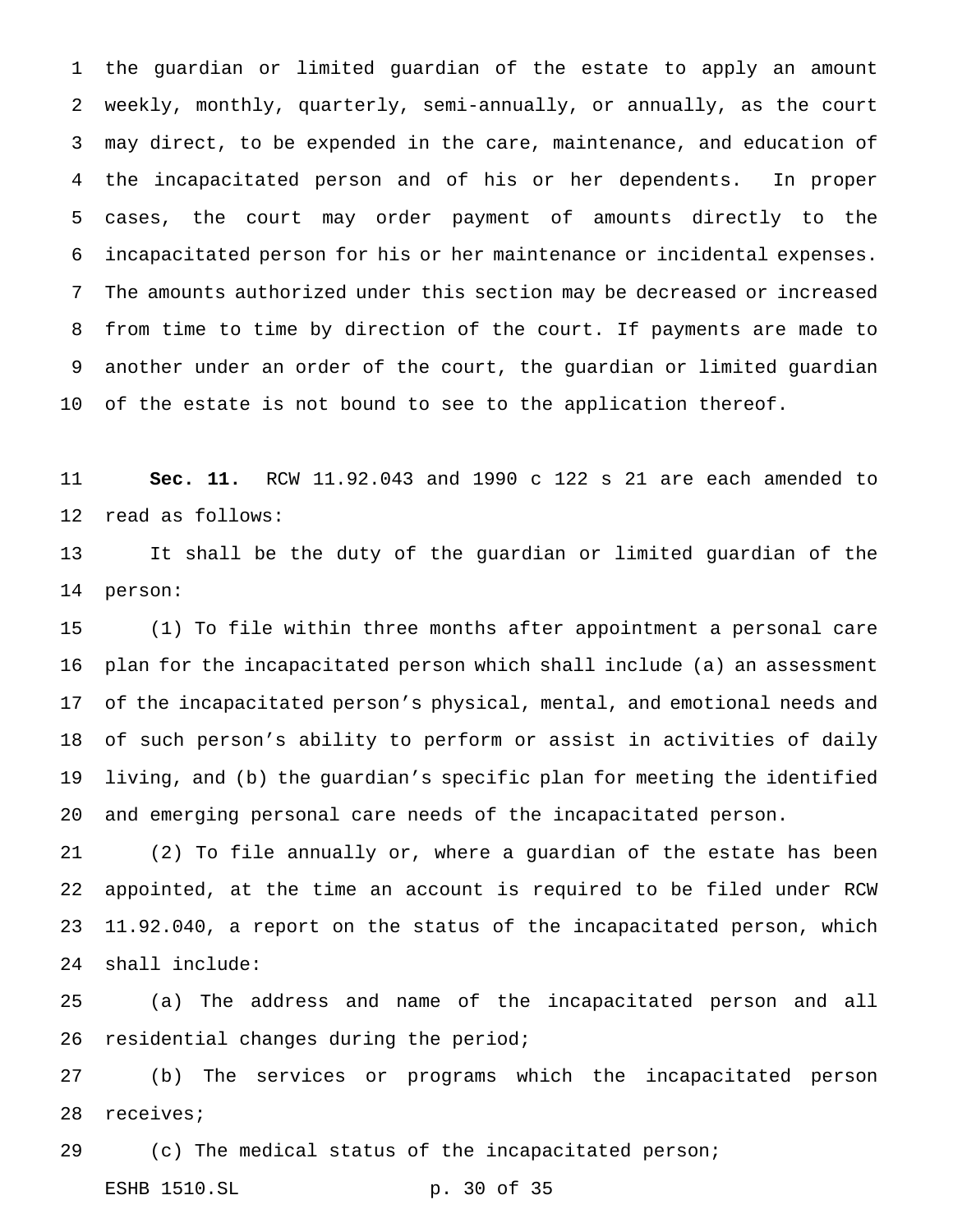(d) The mental status of the incapacitated person;

 (e) Changes in the functional abilities of the incapacitated person;

(f) Activities of the guardian for the period;

 (g) Any recommended changes in the scope of the authority of the guardian;

 (h) The identity of any professionals who have assisted the incapacitated person during the period.

9 ((If the court has made a finding as provided in RCW 11.88.095(5), that the person is incapacitated as a result of a developmental 11 disability that is expected to continue indefinitely, the court in its 12 d<del>iscretion, may allow reports at intervals up to thirty-six months and</del> 13 may modify or waive certain reporting requirements in this subsection, 14 that the court considers inapplicable or unduly burdensome. The court 15 may not waive the requirement that the guardian or limited guardian 16 <del>report any substantial change in the incapacitated person's</del> 17 condition.))

 (3) To report to the court within thirty days any substantial change in the incapacitated person's condition, or any changes in residence of the incapacitated person.

 (4) Consistent with the powers granted by the court, to care for and maintain the incapacitated person in the setting least restrictive to the incapacitated person's freedom and appropriate to the incapacitated person's personal care needs, assert the incapacitated person's rights and best interests, and if the incapacitated person is a minor or where otherwise appropriate, to see that the incapacitated person receives appropriate training and education and that the incapacitated person has the opportunity to learn a trade, occupation, or profession.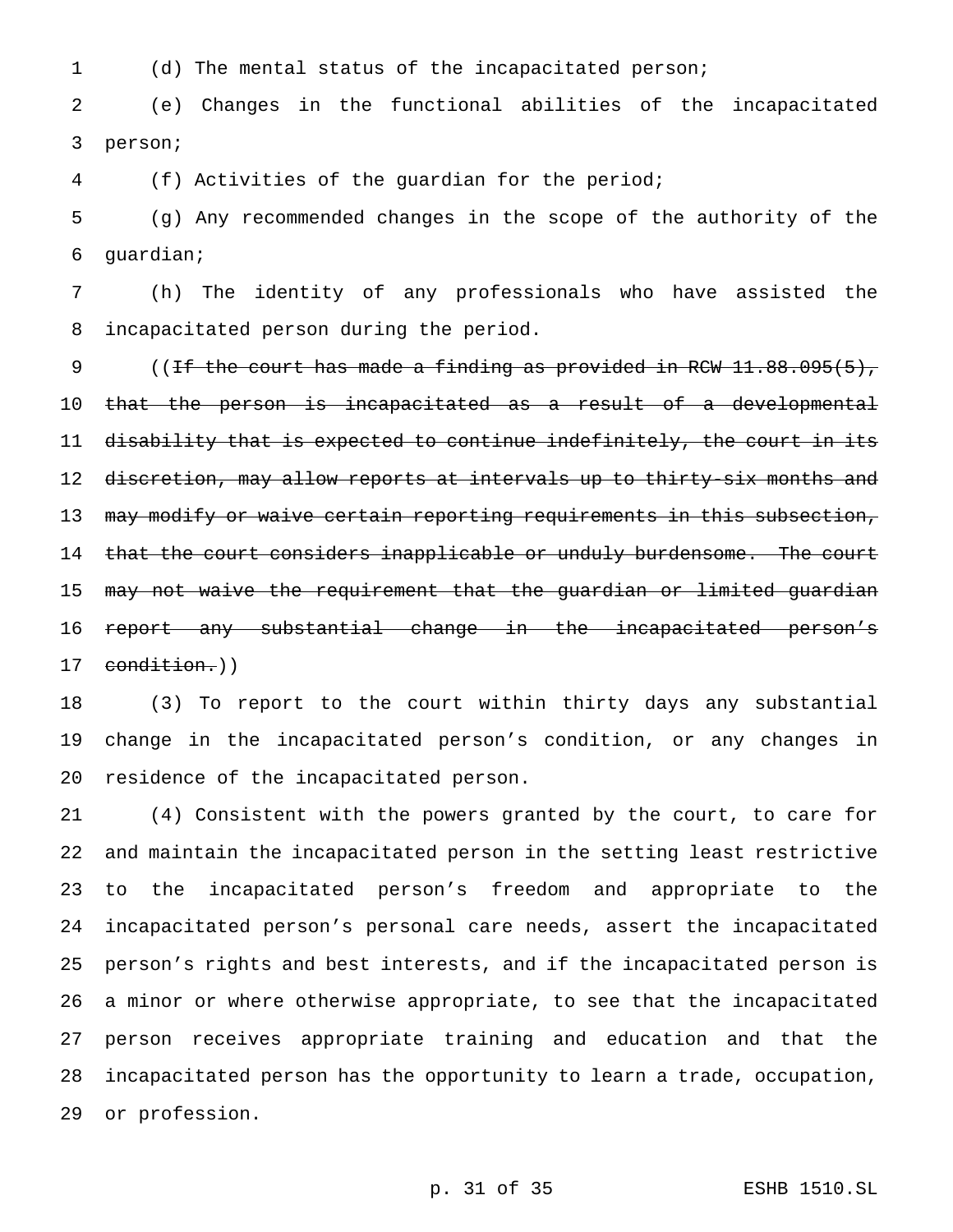(5) Consistent with RCW 7.70.065, to provide timely, informed consent for health care of the incapacitated person, except in the case of a limited guardian where such power is not expressly provided for in the order of appointment or subsequent modifying order as provided in RCW 11.88.125 as now or hereafter amended, the standby guardian or standby limited guardian may provide timely, informed consent to necessary medical procedures if the guardian or limited guardian cannot be located within four hours after the need for such consent arises. No guardian, limited guardian, or standby guardian may involuntarily commit for mental health treatment, observation, or evaluation an alleged incapacitated person who is unable or unwilling to give informed consent to such commitment unless the procedures for involuntary commitment set forth in chapter 71.05 or 72.23 RCW are followed. Nothing in this section shall be construed to allow a guardian, limited guardian, or standby guardian to consent to:

(a) Therapy or other procedure which induces convulsion;

(b) Surgery solely for the purpose of psychosurgery;

 (c) Other psychiatric or mental health procedures that restrict physical freedom of movement, or the rights set forth in RCW 71.05.370. A guardian, limited guardian, or standby guardian who believes these procedures are necessary for the proper care and maintenance of the incapacitated person shall petition the court for an order unless the court has previously approved the procedure within the past thirty days. The court may order the procedure only after an attorney is appointed in accordance with RCW 11.88.045 if no attorney has previously appeared, notice is given, and a hearing is held in accordance with RCW 11.88.040.

 **Sec. 12.** RCW 11.92.180 and 1990 c 122 s 36 are each amended to read as follows:

ESHB 1510.SL p. 32 of 35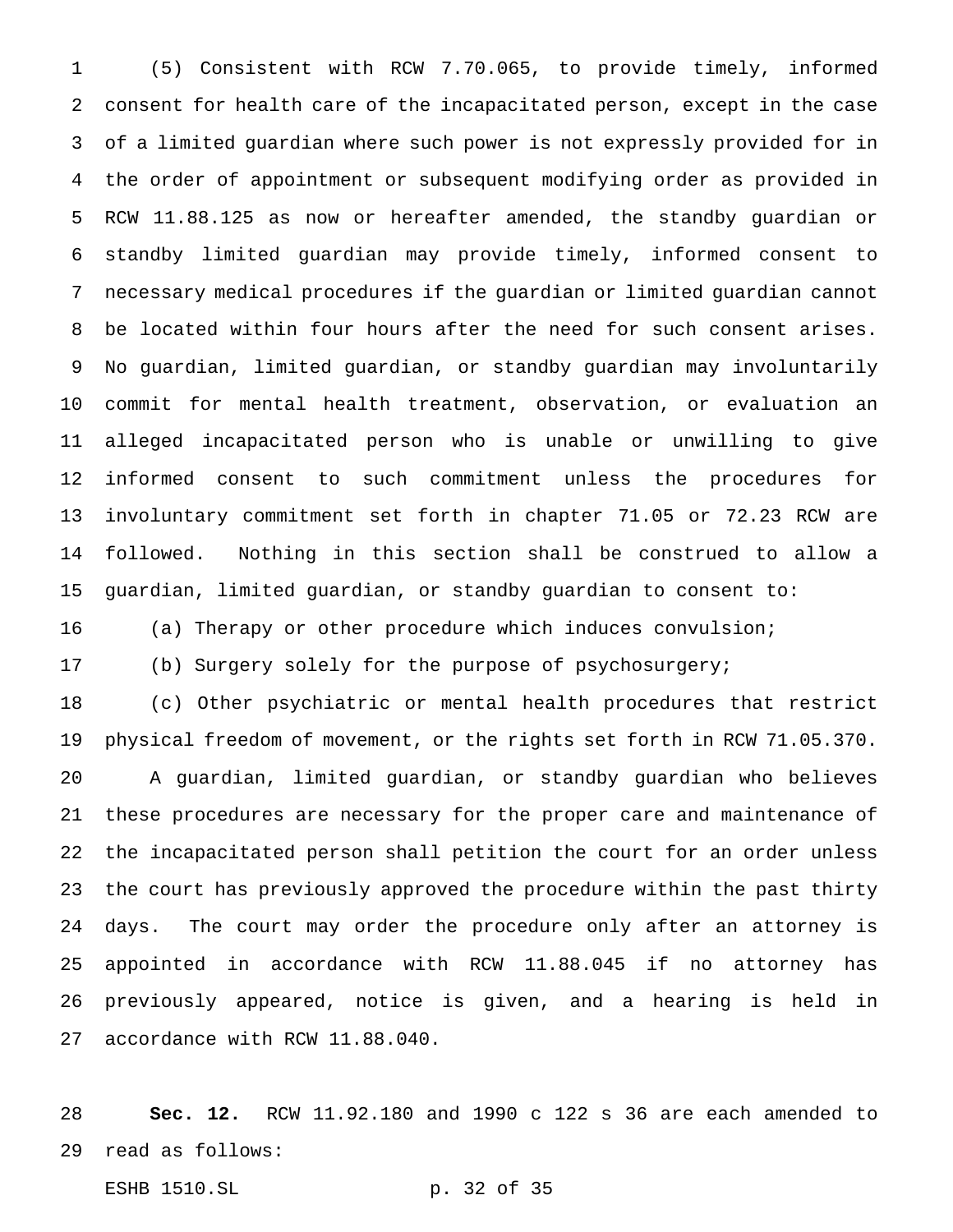A guardian or limited guardian shall be allowed such compensation for his or her services as guardian or limited guardian as the court shall deem just and reasonable. Guardians and limited guardians shall 4 not be compensated at ((public)) county or state expense. Additional compensation may be allowed for other administrative costs, including services of an attorney and for other services not provided by the guardian or limited guardian. Where a guardian or limited guardian is an attorney, the guardian or limited guardian shall separately account for time for which compensation is requested for services as a guardian or limited guardian as contrasted to time for which compensation for legal services provided to the guardianship is requested. In all cases, compensation of the guardian or limited guardian and his or her expenses including attorney's fees shall be fixed by the court and may be allowed at any annual or final accounting; but at any time during the administration of the estate, the guardian or limited guardian or his or her attorney may apply to the court for an allowance upon the compensation or necessary expenses of the guardian or limited guardian and for attorney's fees for services already performed. If the court finds that the guardian or limited guardian has failed to discharge his or her duties as such in any respect, it may deny the guardian any compensation whatsoever or may reduce the compensation which would otherwise be allowed.

 NEW SECTION. **Sec. 13.** A new section is added to chapter 11.92 RCW to read as follows:

 (1) All financial institutions as defined in RCW 30.22.040(12), all insurance companies holding a certificate of authority under chapter 48.05 RCW, or any agent who constitutes a salesperson or broker-dealer of securities under the definitions of RCW 21.20.005 (hereafter individually and collectively referenced as "institution") shall

p. 33 of 35 ESHB 1510.SL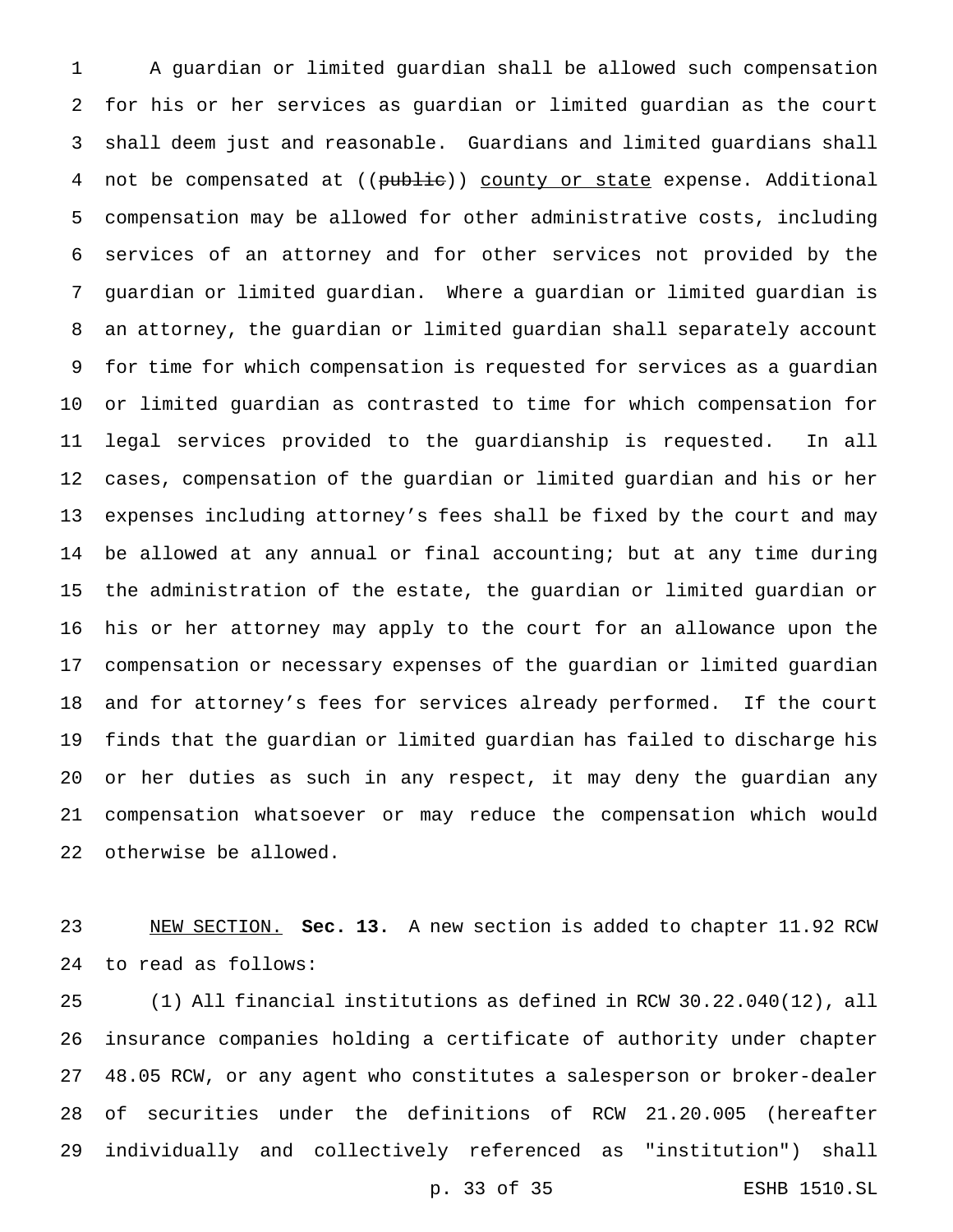provide the guardian access and control over the asset(s) described in (a)(vii) of this subsection, including but not limited to delivery of the asset to the guardian, upon receipt of the following:

 (a) An affidavit containing as an attachment a true and correct copy of the guardian's letters of guardianship and stating:

 (i) That as of the date of the affidavit, the affiant is a duly appointed guardian with authority over assets held by the institution but owned or subject to withdrawal or delivery to a client or depositor of the institution;

10 (ii) The cause number of the guardianship;

 (iii) The name of the incapacitated person and the name of the client or depositor (which names shall be the same);

13 (iv) The account or the safety deposit box number or numbers;

(v) The address of the client or depositor;

 (vi The name and address of the affiant-guardian being provided assets or access to assets;

 (vii) A description of and the value of the asset or assets, or, where the value cannot be readily ascertained, a reasonable estimate thereof, and a statement that the guardian receives delivery or control of each asset solely in its capacity as guardian;

 (viii) The date the guardian assumed control over the assets; and (ix) That a true and correct copy of the letters of guardianship 23 duly issued by a court to the guardian is attached to the affidavit; and

 (b) An envelope, with postage prepaid, addressed to the clerk of the court issuing the letters of guardianship.

 The affidavit shall be sent in the envelope by the institution to the clerk of the court together with a statement signed by an agent of the institution that the description of the asset set forth in the